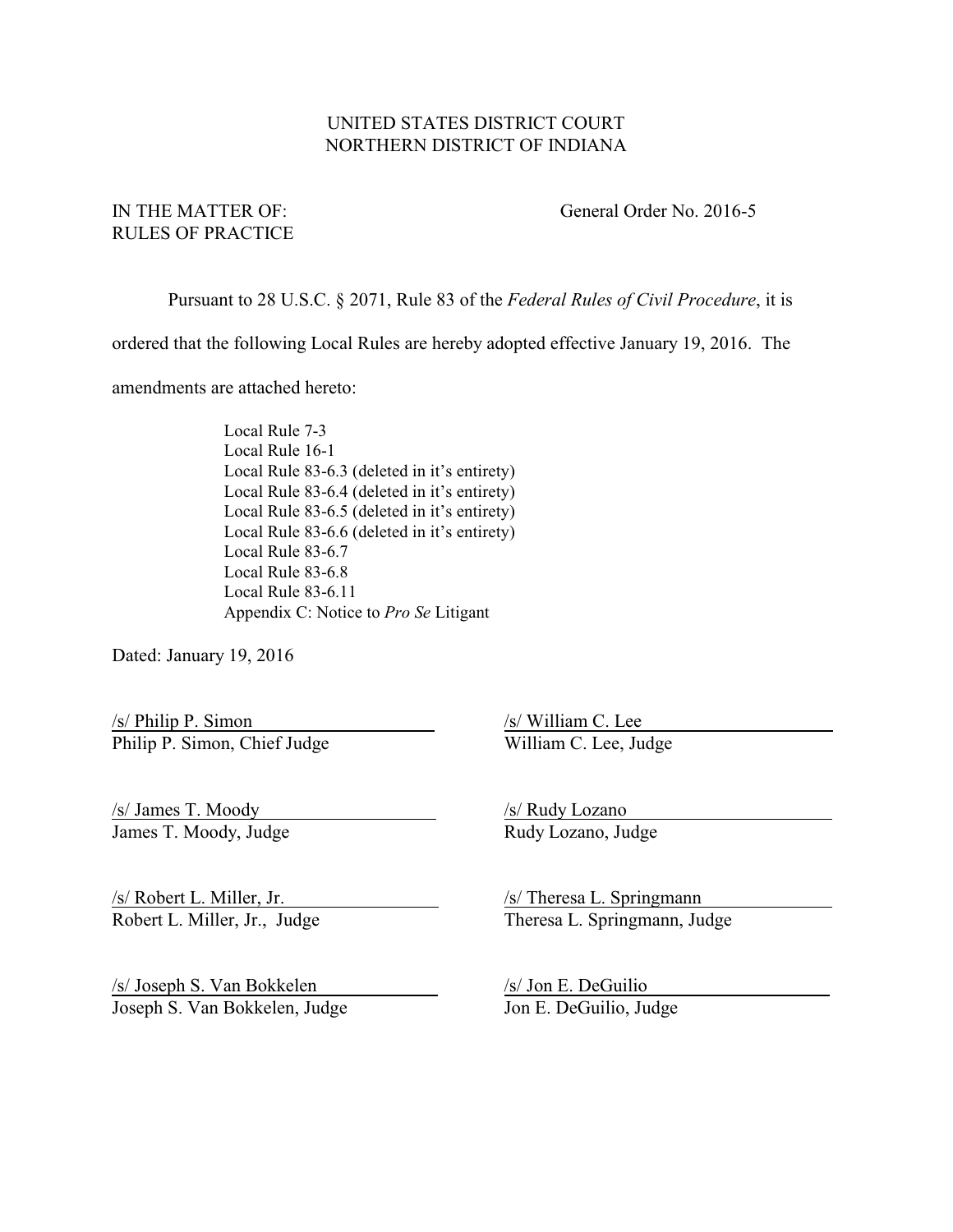#### **N.D. Ind. L.R. 7-3 Social Security Appeals**

- **(a) Answer.** The Social Security Administration must respond to a complaint challenging an agency determination about Social Security benefits by filing either a motion to dismiss or the certified administrative record. The certified administrative record serves as the agency's answer to the complaint.
- **(b) Opening Brief.** A person challenging an agency determination regarding entitlement to Social Security benefits must file an opening brief within 42 days after the administrative record is filed.
- **(c) Response Brief.** Any response brief must be filed within 42 days after the opening brief.
- **(d) Reply Brief.** Any reply brief must be filed within 14 days after the response brief.
- **(e) Page Limitations.** Briefs under this rule are subject to the page limitations in N.D. Ind.L.R. 7-1(e).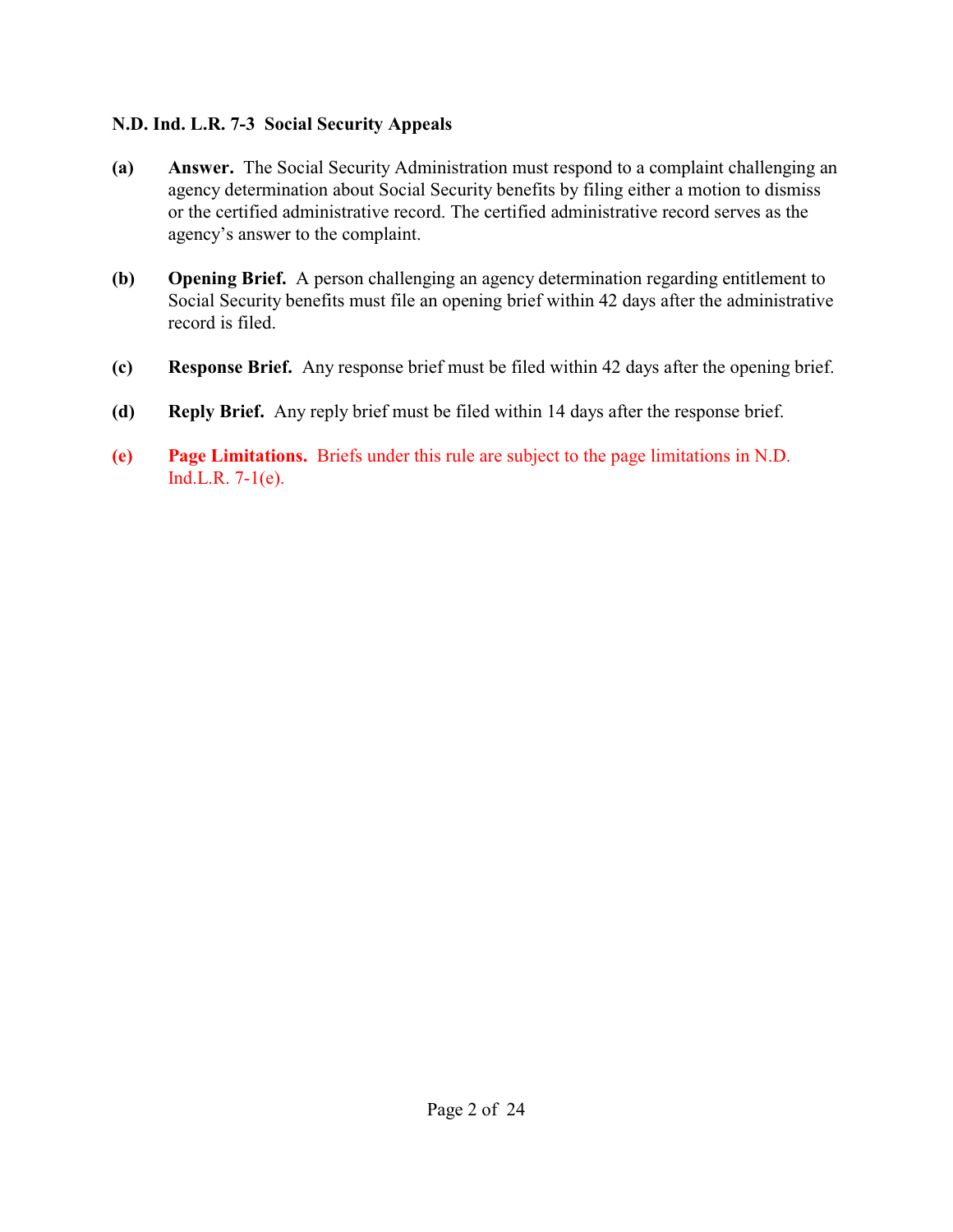#### **N.D. Ind. L.R. 16-1 Pretrial Procedure**

- **(a) Initial Pretrial Conference.** In all cases not exempted under subsection (c) of this rule, the court may order the parties to appear for an initial pretrial conference.
- **(b) Notice from Clerk.** A clerk-issued notice directing the parties to prepare for and appear at attend a pretrial conference is a court order for purposes of Fed. R. Civ. P. 16(a).
- **(b) Actions with Unrepresented Parties.** In actions where a party is unrepresented, the court may issue a scheduling order after consulting with the parties' attorneys and the unrepresented parties at a scheduling conference or by telephone, mail, or other means.
- **(c) Exemptions.** The following casescategories of actions are exempted from the requirements of Fed. R. Civ. P. 16(b):
- **(1)** Actions to review an administrative record;
- **(2)** Petitions for habeas corpus or other proceedings to challenge a criminal conviction or sentence;
- **(3)** Civil forfeitures;
- **(4)** Actions by the United States to recover benefit payments;
- **(5)** Actions by the United States to collect on a student loan it guaranteed;
- **(6)** Actions to enforce or quash an administrative summons or subpoena;
- **(7)** Mortgage foreclosures if the United States is a party;
- **(8)** Proceedings ancillary to proceedings in another court; and
	- **(9)** Actions to enforce, vacate, or modify an arbitration award.
		- **(1)** an action for review on an administrative record;
		- **(2)** a forfeiture action in rem arising from a federal statute;
		- **(3)** a petition for habeas corpus or any other proceeding to challenge a criminal conviction or sentence;
		- **(4)** an action to enforce or quash an administrative summons or subpoena;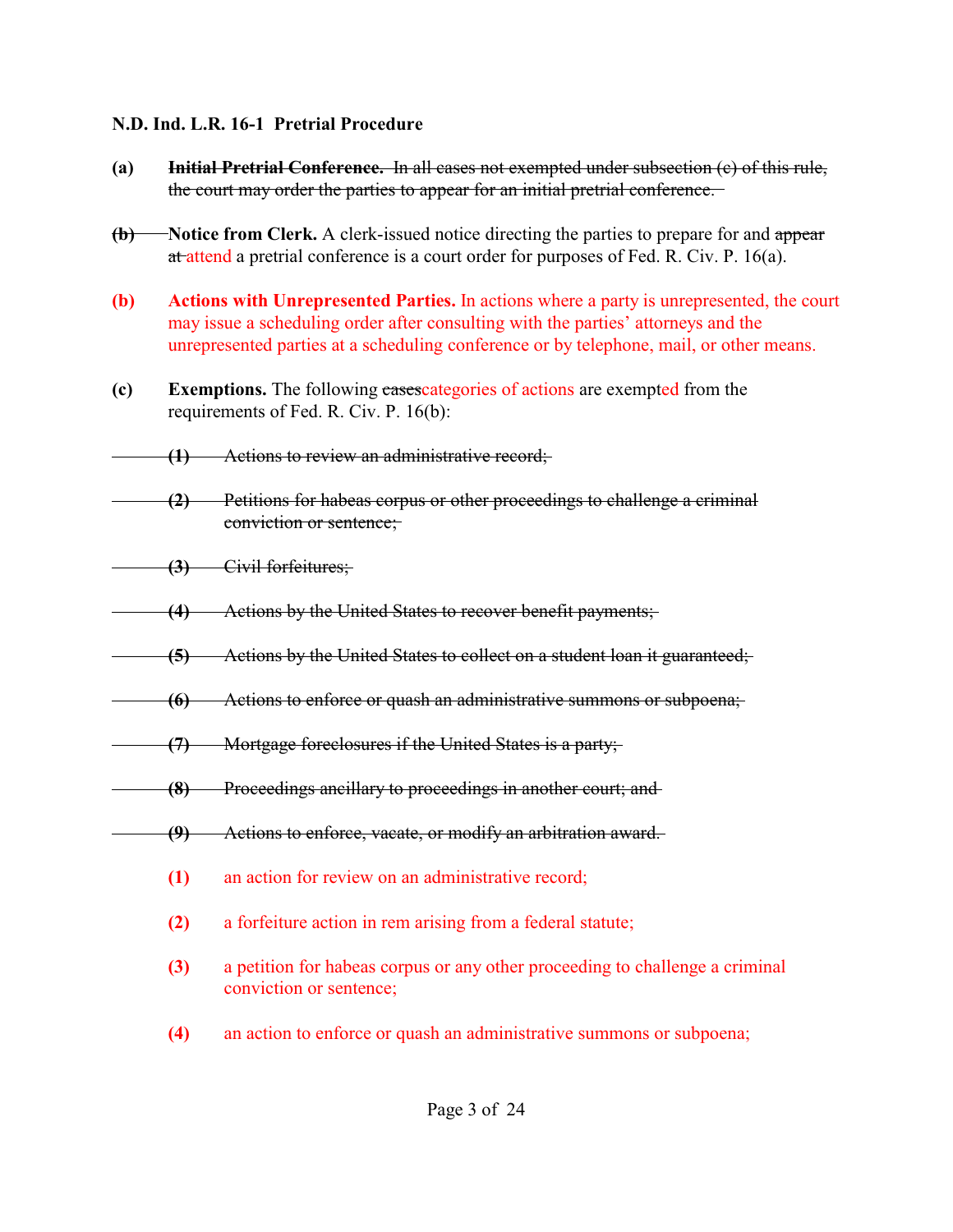- **(5)** an action by the United States to recover benefits payments;
- **(6)** an action by the United States to collect on a student loan guaranteed by the United States;
- **(7)** a proceeding ancillary to a proceeding in another court;
- **(8)** an action to enforce an arbitration award; and
- **(9)** an action for mortgage foreclosure if the United States is a party.
- **(d) Planning-Meeting Report.** When the court orders an initial pretrial conference, the parties must file a *Report of the Parties' Planning Meeting* following their Fed. R. Civ. P. 26(f) planning meeting. The report must be consistent with the form on the court's website (www.innd.uscourts.gov). The court may adopt all or some of the report as part of its scheduling order.
- **(e) Preparation for Pretrial Conferences.** Parties must confer before each pretrial conference and must be prepared to address the following matters at the conference:
	- **(1)** case-management plan issues;
	- **(2)** alternative-dispute-resolution processes, including mediation, early neutral evaluation, and mini-trial;
	- **(3)** settlement, including their present positions on settlement;
	- **(4)** trial readiness; and
	- **(5)** any other matters specifically directed by the court.

# **(f) Settlement Negotiations.**

- **(1)** *Facilitation at Pretrial Conferences.* The court may facilitate settlement negotiations at any pretrial conference after an initial conference. Accordingly, attorneys attending a pretrial conference after the initial conference must:
	- **(A)** know their settlement authority; and
	- **(B)** be prepared to negotiate in good faith at the conference.
- **(2)** *Attendance by Parties.* To assist settlement discussions, the court may require a party, a corporate party's agent, or an insurance-company representative to appear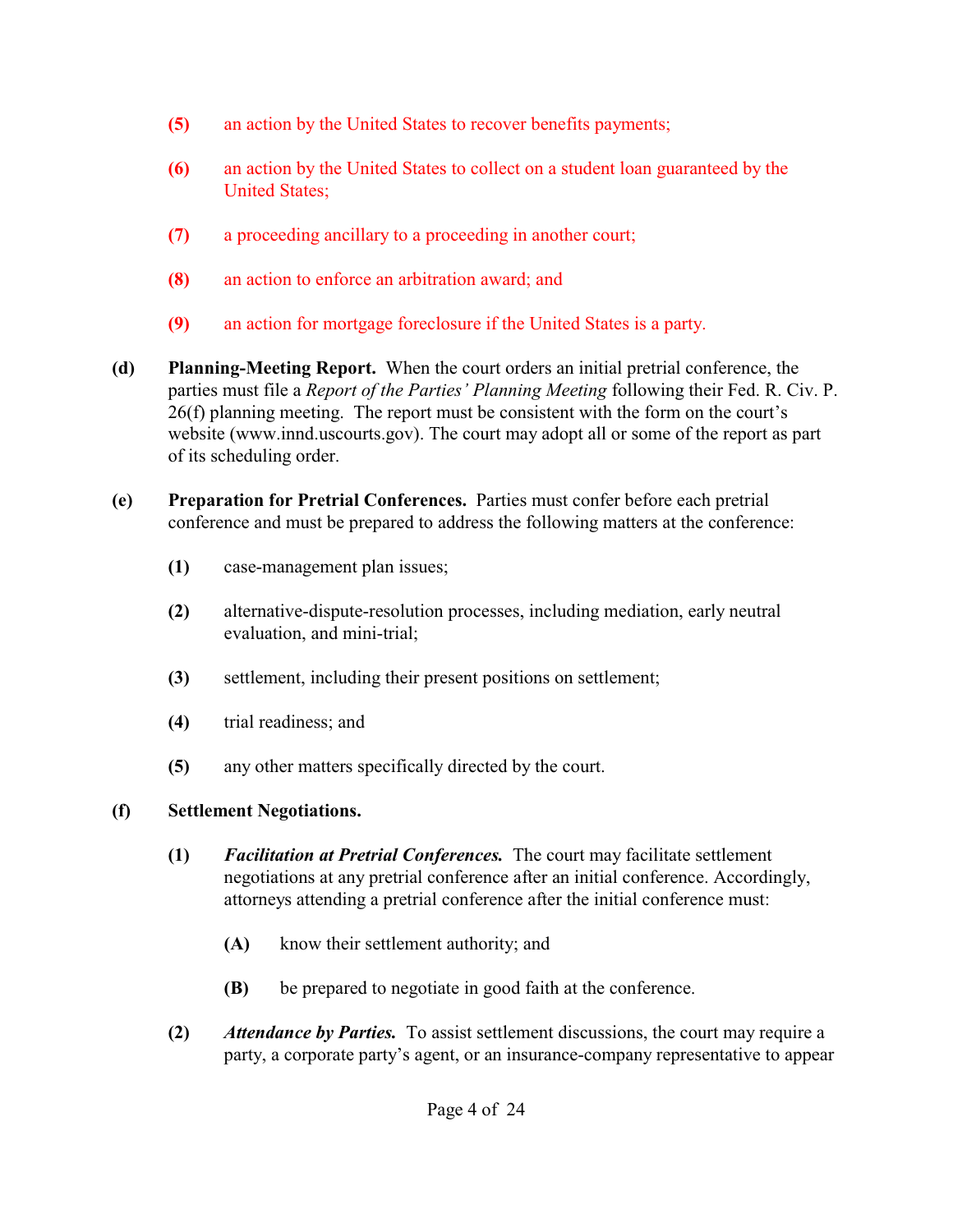at a pretrial conference.

- **(3)** *Disclosure Prohibited***.** The court may not disclose the details of any negotiations at a pretrial conference in an order or docket entry.
- **(g) Settlement or Resolution.** The parties must immediately notify the court if they reasonably expect to settle the case or resolve a pending motion.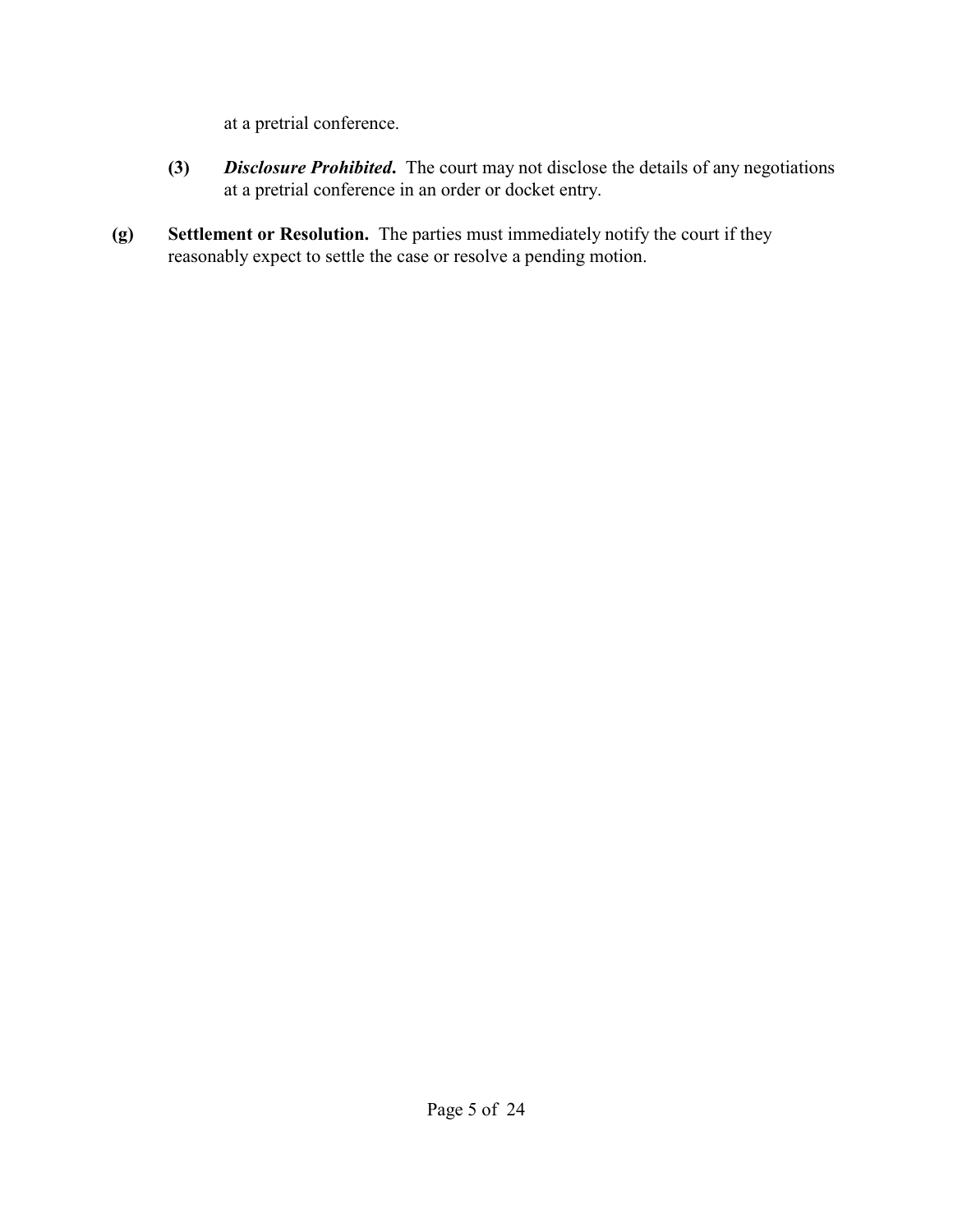#### **N.D. Ind. L.R. 83-6.3 Grievance Committee**

- **(a) Members.** The court will maintain a five-member grievance committee, which must include at least one attorney from each of the court's four divisions. The fifth member must also be an attorney.
- **(b) Appointment and Terms.** The court's district judges will appoint committee members to five-year terms. Committee members will serve staggered terms so that the court replaces or reappoints one member each year.
- **(c) Replacement of Members.** The court's district judges will promptly replace a committee member who is unable or unwilling to complete the member's term.
- **(d) Chairperson.** The chief judge will designate one committee member as the chairperson to convene the committee.
- **(e) Secretary.** The clerk must either serve, or designate a deputy clerk to serve, as the committee's secretary. The secretary may not vote, but must maintain the committee's records.
- **(f) Annual Report.** By January 31, the committee must give the court a written report of its actions during the previous calendar year, including:
- **(1)** the number of grievances filed;
- **(2)** the number of pending investigations; and
- **(3)** the disposition of grievances.
- **(g) Special Counsel.** The court may appoint special counsel to:
- **(1)** help the committee investigate a grievance; or
- **(2)** prosecute a grievance at a hearing.
- **(h) Compensation and Expenses.** 
	- **(1)** *Committee Members.* Committee members serve without compensation. But when possible, the clerk must pay the committee members' necessary expenses from the library fund.
- **(2)** *Special Counsel.* Special counsel is entitled to reasonable fees and expenses as the court determines. The clerk must pay approved fees and expenses from the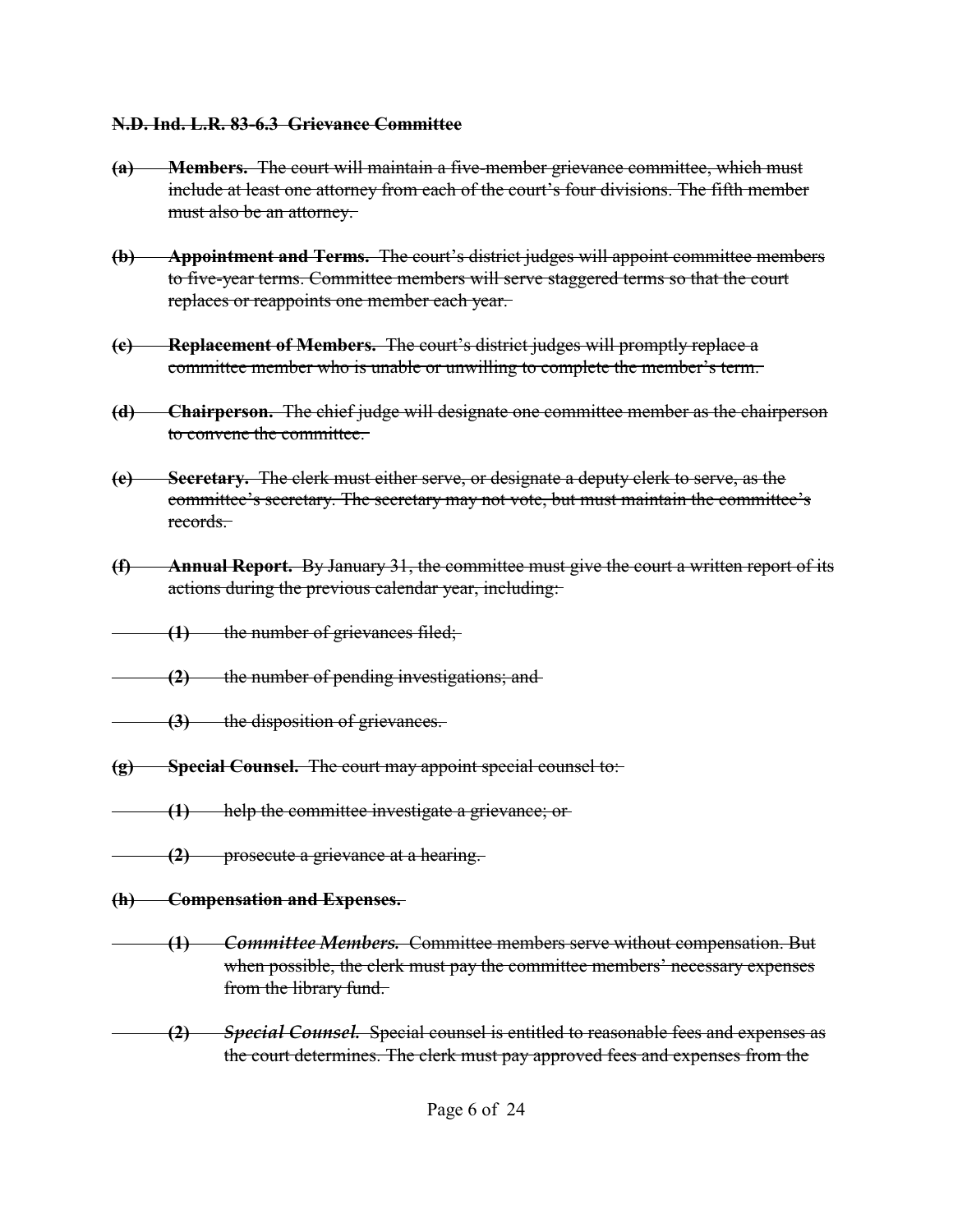library fund.

- **(i) Powers and Immunities.** Members acting for the committee and any special counsel appointed by the court represent the court and act under its powers and immunities so long as they act in good faith in their official capacity.
- **(j) Quorum.** Three or more members constitute a quorum. A quorum may act on the committee's behalf.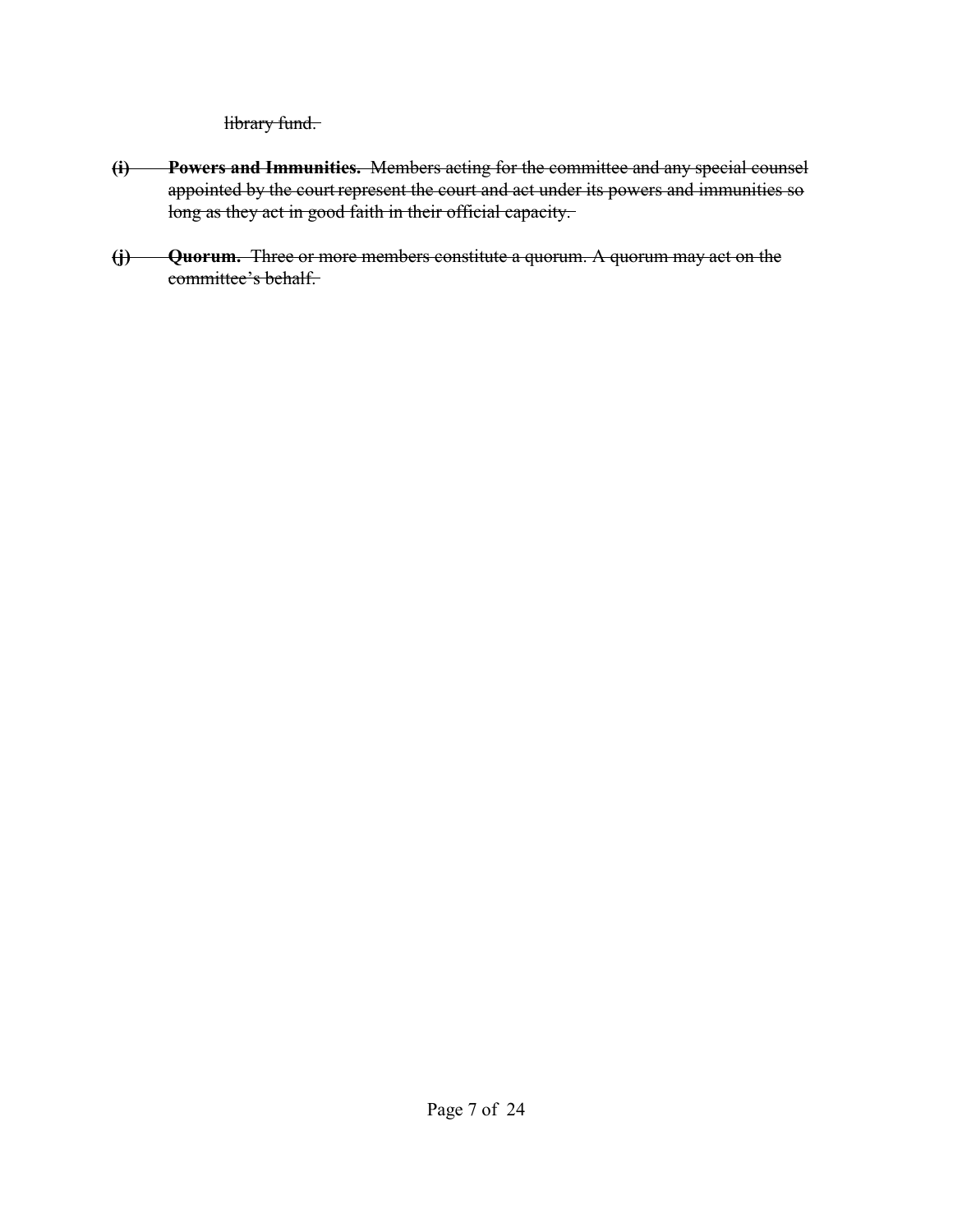#### **N.D. Ind. L.R. 83-6.4 Initiating Grievance Proceedings**

- **(a) When the Proceeding Begins.** A grievance proceeding begins when:
- **(1)** the court, by order in a pending case, refers an instance of possible attorney misconduct to the grievance committee; or
- **(2)** someone files a written allegation of attorney misconduct with the clerk that:
	- **(A)** identifies the attorney;
- **(B)** briefly and plainly describes the alleged misconduct at issue; and
- **(C)** is verified.
- **(b) Clerk's Duties.** The clerk must:
- **(1)** maintain a grievance form for making grievances; and
- **(2)** promptly give each committee member a copy of any grievance.
- **(c) "Grievance" Defined.** "Grievance" means:
- **(1)** a written allegation of attorney misconduct filed with the clerk; or
- **(2)** an order referring an instance of possible attorney misconduct to the grievance committee.
- **(d) Allegation to Remain Sealed.** A written allegation of attorney misconduct must be filed under seal and remain sealed until the committee determines that there is a substantial question of misconduct.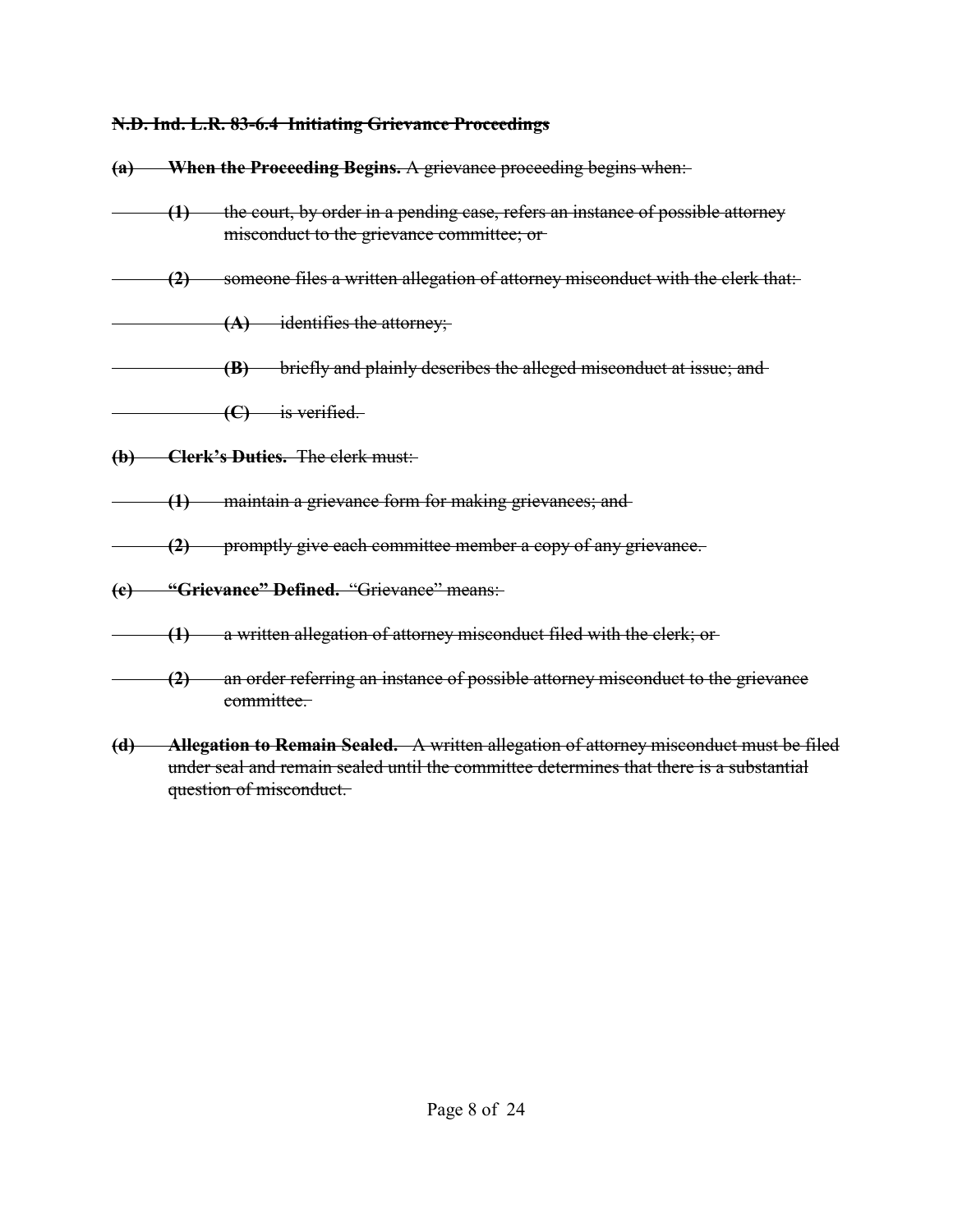#### **N.D. Ind. L.R. 83-6.5 Conduct of Grievance Proceedings — Grievance Committee**

#### **(a) Initial Determination.**

- **(1)** *Generally.* Upon receiving a grievance, the committee must determine whether it raises a substantial question of misconduct.
- **(2)** *If Substantial Question of Misconduct Does Not Exist.* If the committee determines that no substantial question of misconduct exists, the committee must:
	- **(A)** take no further action against the attorney;
		- **(B)** advise the clerk and the person or judge who filed the grievance that no further action or investigation is warranted;
	- **(C)** notify the attorney that a grievance was filed and that the committee decided to take no further action; and
- **(D)** supply the attorney with a copy of the grievance.
- **(3)** *If Substantial Question of Misconduct Exists.* If the committee determines that a substantial question of misconduct exists, the committee must either:
	- **(A)** investigate the misconduct alleged in the grievance; or
- **(B)** refer the matters raised in the grievance to another disciplinary agency with jurisdiction over the attorney.
- **(b) Investigation.**
- **(1)** *Requirements of Investigation.* If the committee investigates, it must:
- **(A)** notify the attorney of its investigation;
- **(B)** give the attorney a copy of the grievance;
- **(C)** direct the attorney to file a written response:
	- **(i)** with the clerk;
		- **(ii)** under seal (unless the attorney files a written request with the committee to have it unsealed); and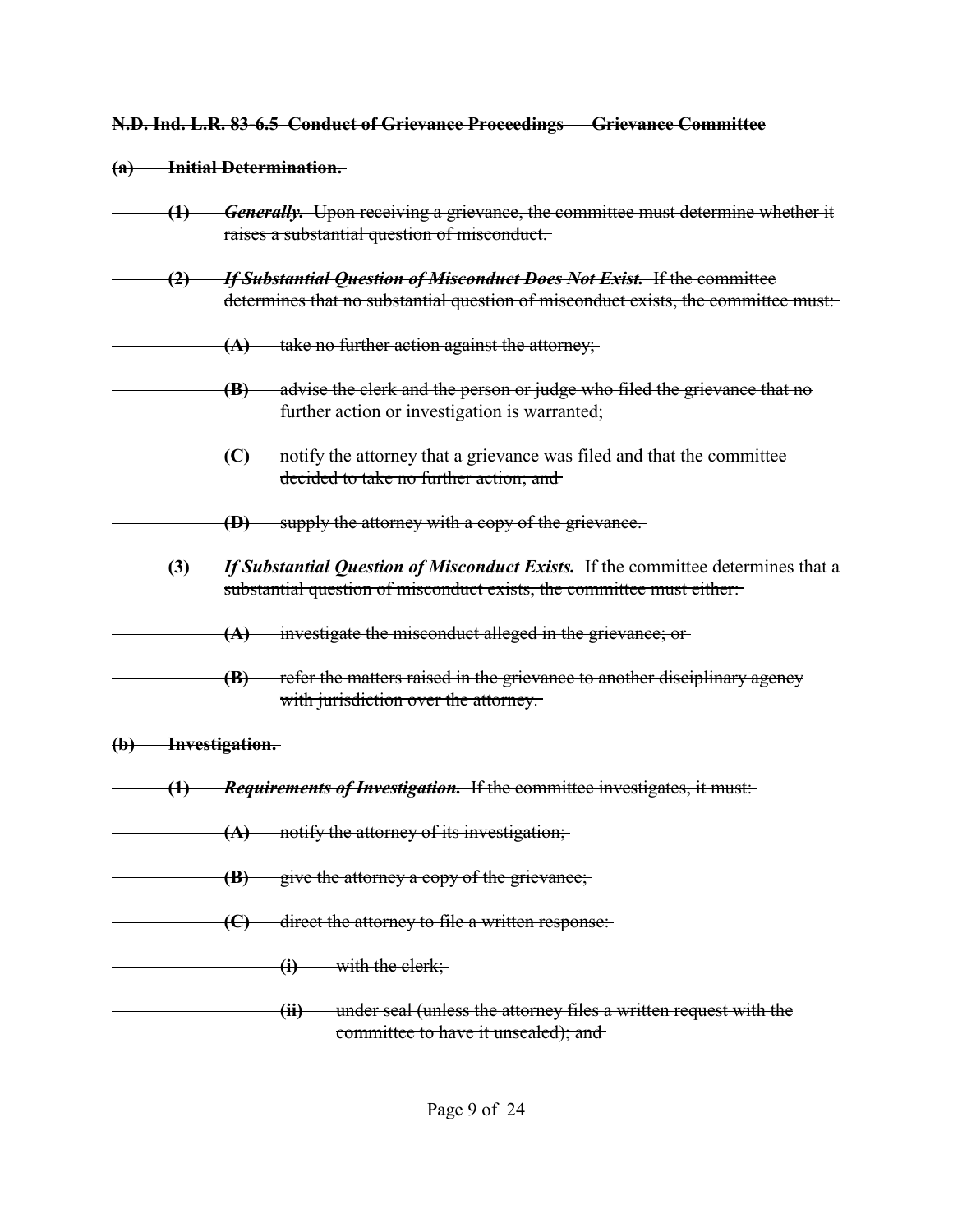|                 |                                              | <del>- within 30 days; and</del><br><del>(iii)</del>                                                                                                                                     |  |  |  |
|-----------------|----------------------------------------------|------------------------------------------------------------------------------------------------------------------------------------------------------------------------------------------|--|--|--|
|                 |                                              | otherwise decide how, and to what extent, it will investigate.<br>$\bigoplus$                                                                                                            |  |  |  |
|                 | $\left( 2 \right)$                           | <b>Investigative Powers.</b> During its investigation, the committee may:                                                                                                                |  |  |  |
|                 |                                              | interview witnesses;<br>(A)                                                                                                                                                              |  |  |  |
|                 |                                              | subpoena witnesses or documents;<br>$\langle \mathbf{B} \rangle$                                                                                                                         |  |  |  |
|                 |                                              | $\Theta$<br>depose witnesses;                                                                                                                                                            |  |  |  |
|                 |                                              | $\bigoplus$<br>administer oaths; and                                                                                                                                                     |  |  |  |
|                 |                                              | otherwise exereise the powers necessary to properly and expeditiously<br>$\times$<br>investigate the grievance.                                                                          |  |  |  |
| (e)             | <b>Determinations After Investigation.</b>   |                                                                                                                                                                                          |  |  |  |
|                 | $\left(4\right)$                             | <b>Generally.</b> After completing an investigation, the committee must determine<br>whether a substantial question of misconduct exists.                                                |  |  |  |
|                 | (2)                                          | If Substantial Question of Misconduct Does Not Exist. If the committee<br>determines that no substantial question of misconduct exists, the committee must:-                             |  |  |  |
|                 |                                              | Take no further action against the attorney; and<br>(A)                                                                                                                                  |  |  |  |
|                 |                                              | advise the clerk, the attorney, and the person or judge who filed the<br>$\left( \mathbf{B}\right)$<br>grievance that no further action is warranted.                                    |  |  |  |
|                 | $\left(3\right)$                             | If Substantial Question of Misconduct Exists. If the committee determines that a<br>substantial question of misconduct exists, the committee must promptly schedule<br>a formal hearing. |  |  |  |
| Hearing.<br>(d) |                                              |                                                                                                                                                                                          |  |  |  |
|                 | <del>- Conduct of Hearing.</del><br>$\Theta$ |                                                                                                                                                                                          |  |  |  |
|                 |                                              | <i>Attorney's Rights.</i> The attorney may:<br>(A)                                                                                                                                       |  |  |  |
|                 |                                              | attend the hearing;<br>$\ddot{\mathbf{u}}$                                                                                                                                               |  |  |  |
|                 |                                              | be represented by counsel;<br>(ii)                                                                                                                                                       |  |  |  |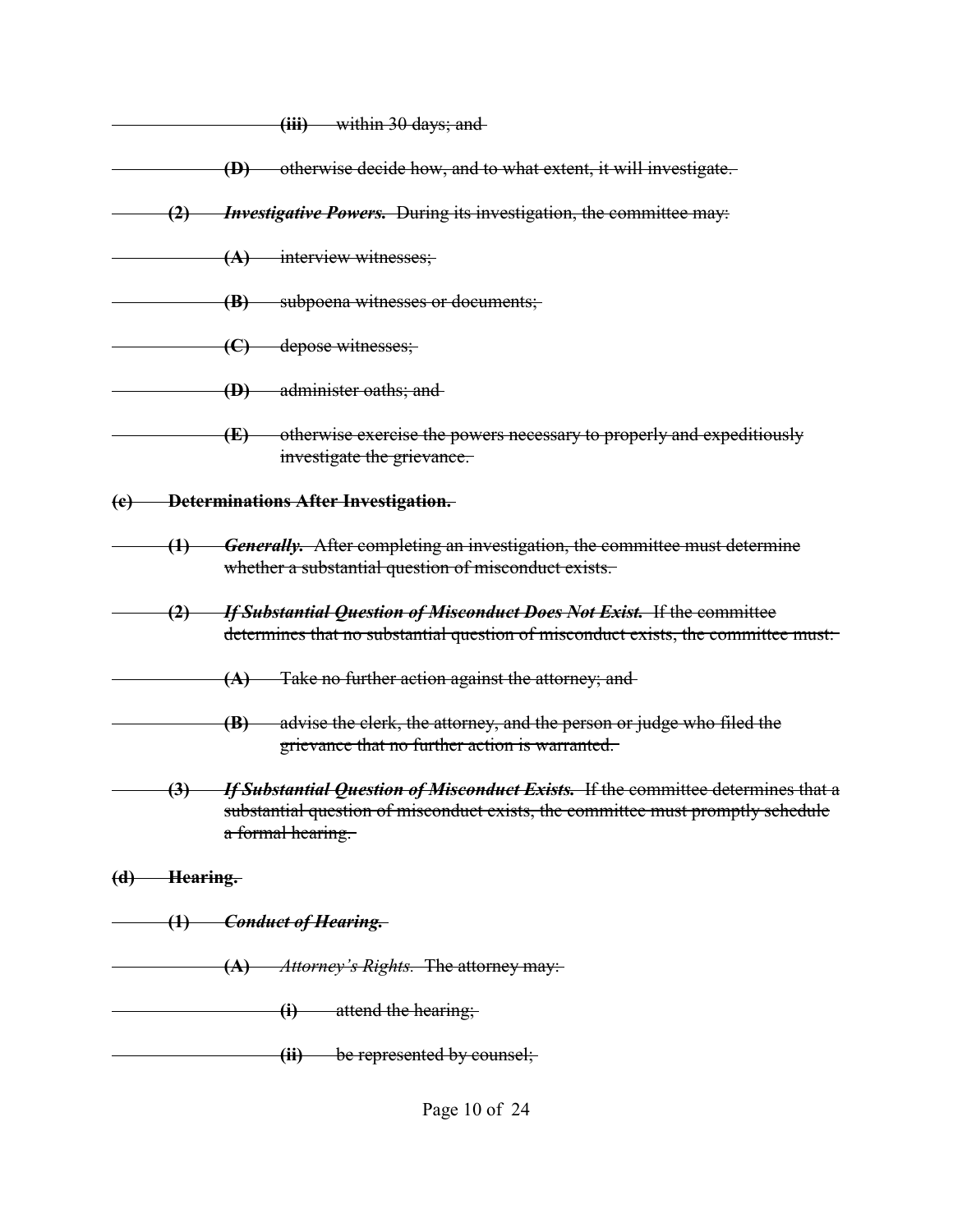|                                                                                                                                                                                                                                 | (iii) present evidence; and                                                                                                                           |  |  |  |  |
|---------------------------------------------------------------------------------------------------------------------------------------------------------------------------------------------------------------------------------|-------------------------------------------------------------------------------------------------------------------------------------------------------|--|--|--|--|
|                                                                                                                                                                                                                                 | confront and cross-examine witnesses.<br><del>(iv)</del>                                                                                              |  |  |  |  |
|                                                                                                                                                                                                                                 | <i>Evidentiary Rules.</i> The Federal Rules of Evidence will guide the<br>$\left( \mathbf{B}\right)$<br>committee on evidentiary issues.              |  |  |  |  |
|                                                                                                                                                                                                                                 | <i>Record.</i> The committee must make a record of the hearing.<br>⊖                                                                                  |  |  |  |  |
|                                                                                                                                                                                                                                 | (D) Delays. Delays in the hearing do not affect the committee's jurisdiction.                                                                         |  |  |  |  |
| <b>Determinations.</b> After the hearing, the committee must determine:<br>$\left( 2\right)$                                                                                                                                    |                                                                                                                                                       |  |  |  |  |
|                                                                                                                                                                                                                                 | (A) whether the attorney committed misconduct; and                                                                                                    |  |  |  |  |
|                                                                                                                                                                                                                                 | if so, whether the misconduct merits discipline.<br>$\left( \mathbf{B}\right)$                                                                        |  |  |  |  |
| <b>When No Misconduct Is Found.</b> If the committee determines that the attorney<br>$\left(3\right)$<br>did not commit misconduct or that the attorney's misconduct does not merit<br>disciplinary action, the committee must: |                                                                                                                                                       |  |  |  |  |
| take no further action against the attorney; and<br>(A)                                                                                                                                                                         |                                                                                                                                                       |  |  |  |  |
|                                                                                                                                                                                                                                 | advise the elerk, the attorney, and the person or judge who filed the<br>$\left( \mathbf{B}\right)$<br>grievance that no further action is warranted. |  |  |  |  |
| <b>When Misconduct Is Found.</b> If the committee determines that the attorney's<br>(4)<br>misconduct merits discipline, it must:                                                                                               |                                                                                                                                                       |  |  |  |  |
|                                                                                                                                                                                                                                 | - prepare a written report setting forth:<br>(A)                                                                                                      |  |  |  |  |
|                                                                                                                                                                                                                                 | the committee's findings and conclusions, including a finding that<br>$\bf(\bf i)$<br>the attorney committed misconduct;                              |  |  |  |  |
|                                                                                                                                                                                                                                 | the facts that support the findings and conclusions;<br><del>(ii)</del>                                                                               |  |  |  |  |
|                                                                                                                                                                                                                                 | recommended discipline; and<br><del>(iii)</del>                                                                                                       |  |  |  |  |
|                                                                                                                                                                                                                                 | the reasons for the recommended discipline.<br>(iv)                                                                                                   |  |  |  |  |
|                                                                                                                                                                                                                                 | forward the report to:<br>$\left( \mathbf{B}\right)$                                                                                                  |  |  |  |  |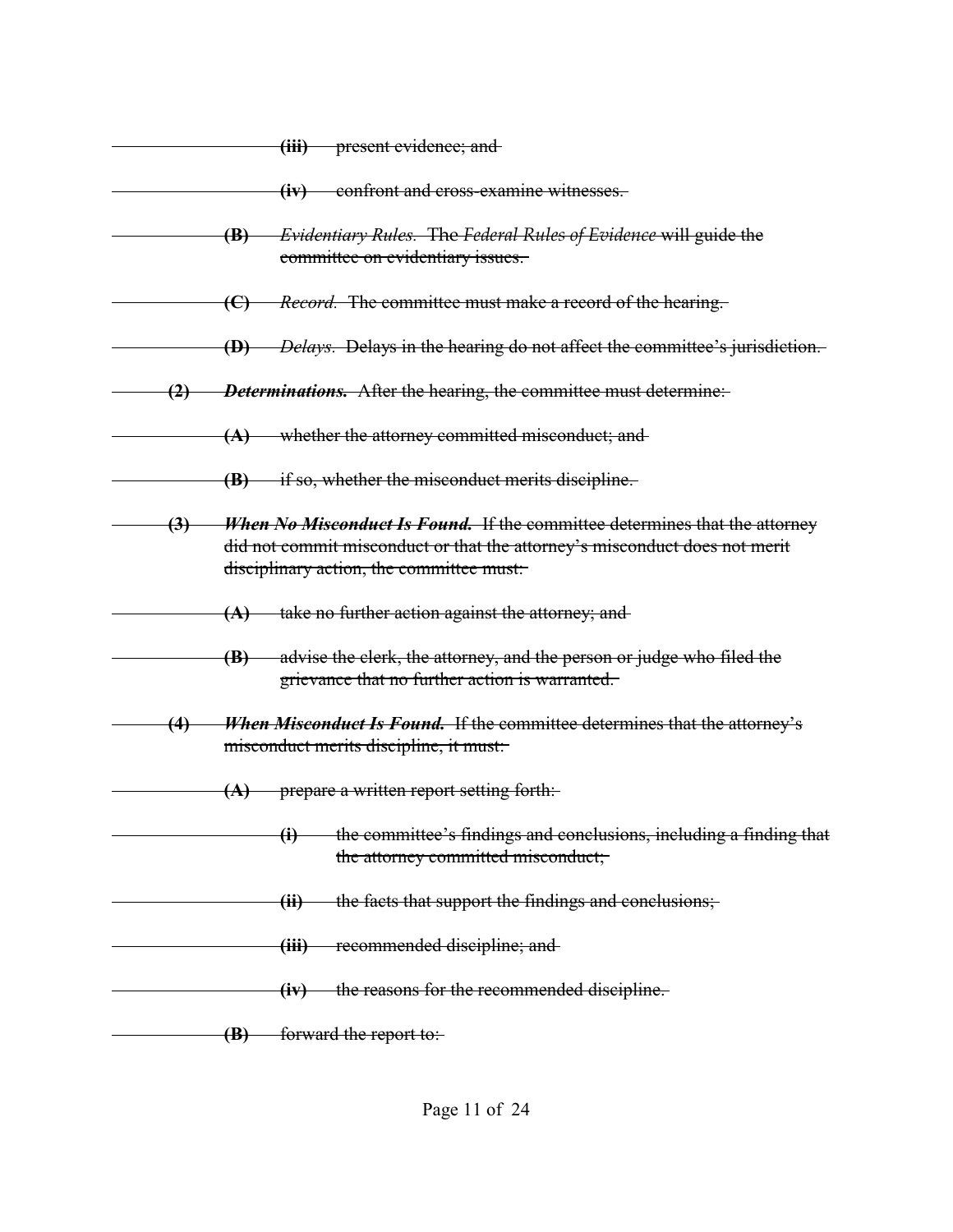|             |                                                                                                                                                                                                                                                                                               | $\bf{(i)}$                                                                                                                                                                                  | the chief judge;                                                                                   |  |  |  |  |
|-------------|-----------------------------------------------------------------------------------------------------------------------------------------------------------------------------------------------------------------------------------------------------------------------------------------------|---------------------------------------------------------------------------------------------------------------------------------------------------------------------------------------------|----------------------------------------------------------------------------------------------------|--|--|--|--|
|             |                                                                                                                                                                                                                                                                                               | <del>(ii)</del>                                                                                                                                                                             | if the matter involved conduct before the bankruptey court, the<br>bankruptcy court's chief judge; |  |  |  |  |
|             |                                                                                                                                                                                                                                                                                               |                                                                                                                                                                                             | (iii) the attorney; and                                                                            |  |  |  |  |
|             |                                                                                                                                                                                                                                                                                               |                                                                                                                                                                                             | (iv) the person or judge who filed the grievance.                                                  |  |  |  |  |
|             | Recommended Discipline. The following are among the discipline the committee<br><del>(5)</del><br>may recommend:                                                                                                                                                                              |                                                                                                                                                                                             |                                                                                                    |  |  |  |  |
|             |                                                                                                                                                                                                                                                                                               | (A)                                                                                                                                                                                         | <i>private reprimand;</i>                                                                          |  |  |  |  |
|             |                                                                                                                                                                                                                                                                                               | $\left( \mathbf{B}\right)$                                                                                                                                                                  | public reprimand;                                                                                  |  |  |  |  |
|             |                                                                                                                                                                                                                                                                                               |                                                                                                                                                                                             | suspension from the court's bar;                                                                   |  |  |  |  |
|             |                                                                                                                                                                                                                                                                                               | $\bigoplus$                                                                                                                                                                                 | disbarment from the court; and                                                                     |  |  |  |  |
|             |                                                                                                                                                                                                                                                                                               | $\times$                                                                                                                                                                                    | referral to another appropriate disciplinary agency for disciplinary action.                       |  |  |  |  |
| (e)         | Attorney's Proposed Discipline. The attorney may propose discipline any time before<br>the committee gives the chief judge its report. If the proposed discipline is appropriate,<br>the committee may cease further proceedings and recommend the proposed discipline to<br>the chief judge. |                                                                                                                                                                                             |                                                                                                    |  |  |  |  |
| $\bigoplus$ |                                                                                                                                                                                                                                                                                               | Confidentiality.                                                                                                                                                                            |                                                                                                    |  |  |  |  |
|             | $\bm{\theta}$                                                                                                                                                                                                                                                                                 | <b>Generally.</b> The committee's investigations, deliberations, hearings,<br>determinations, and other proceedings—including all materials presented to the<br>committee—are confidential. |                                                                                                    |  |  |  |  |
|             | (2)                                                                                                                                                                                                                                                                                           | $\mathfrak{t}\mathfrak{o}$ :                                                                                                                                                                | <i>Exceptions.</i> The committee may disclose some or all aspects of its proceedings               |  |  |  |  |
|             |                                                                                                                                                                                                                                                                                               | $(A)$ the court's judges;                                                                                                                                                                   |                                                                                                    |  |  |  |  |
|             |                                                                                                                                                                                                                                                                                               | $\left( \mathbf{B}\right)$                                                                                                                                                                  | the person who filed the grievance; and                                                            |  |  |  |  |
|             |                                                                                                                                                                                                                                                                                               |                                                                                                                                                                                             | (C) other disciplinary committees.                                                                 |  |  |  |  |
|             | $\left(3\right)$                                                                                                                                                                                                                                                                              |                                                                                                                                                                                             | <b>Written Report.</b> The committee's written report to the chief judge must be filed             |  |  |  |  |
|             |                                                                                                                                                                                                                                                                                               |                                                                                                                                                                                             |                                                                                                    |  |  |  |  |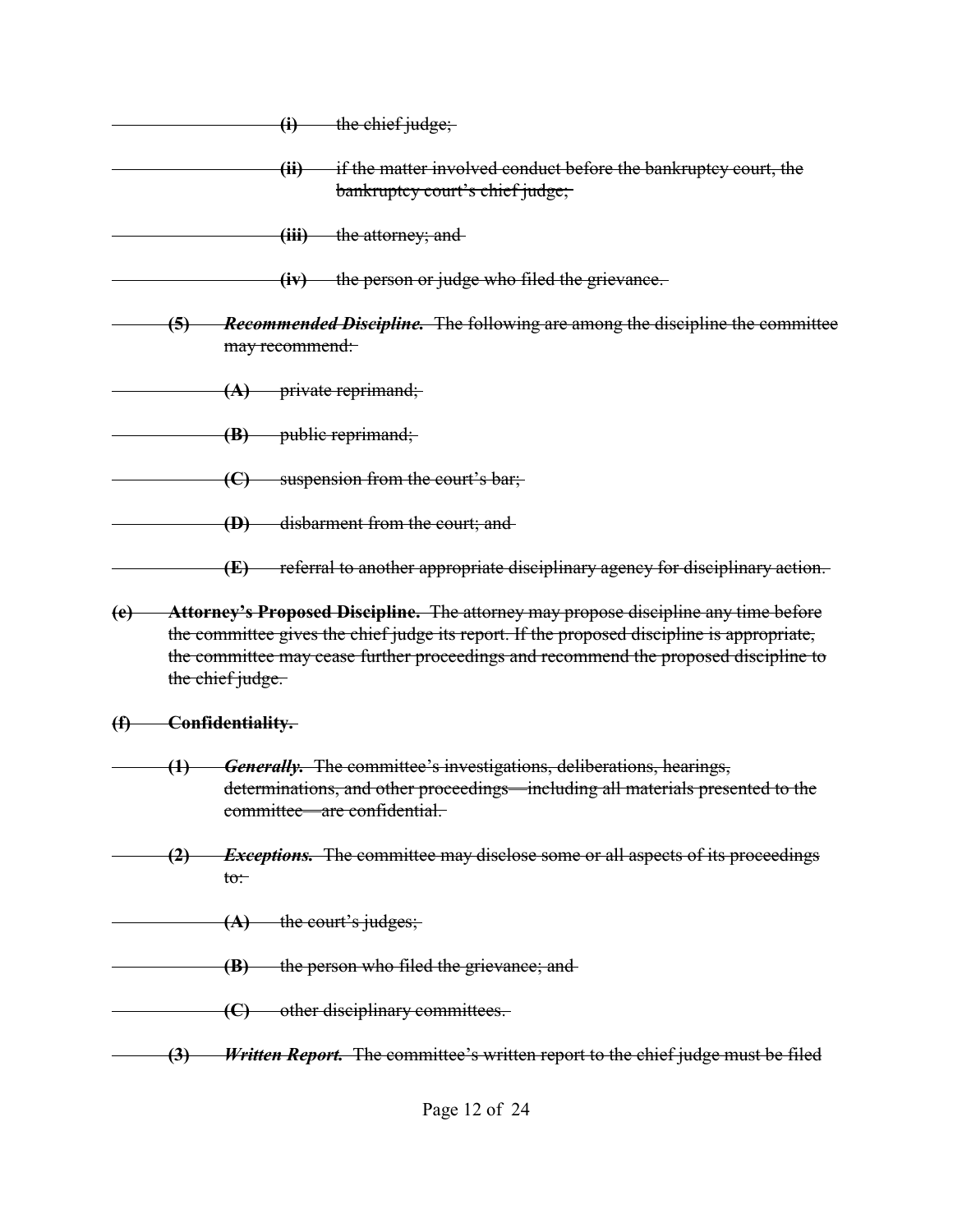as a miscellaneous case. Ordinarily, the report is a public record. But it must be – and remain – sealed if the committee recommends a private reprimand.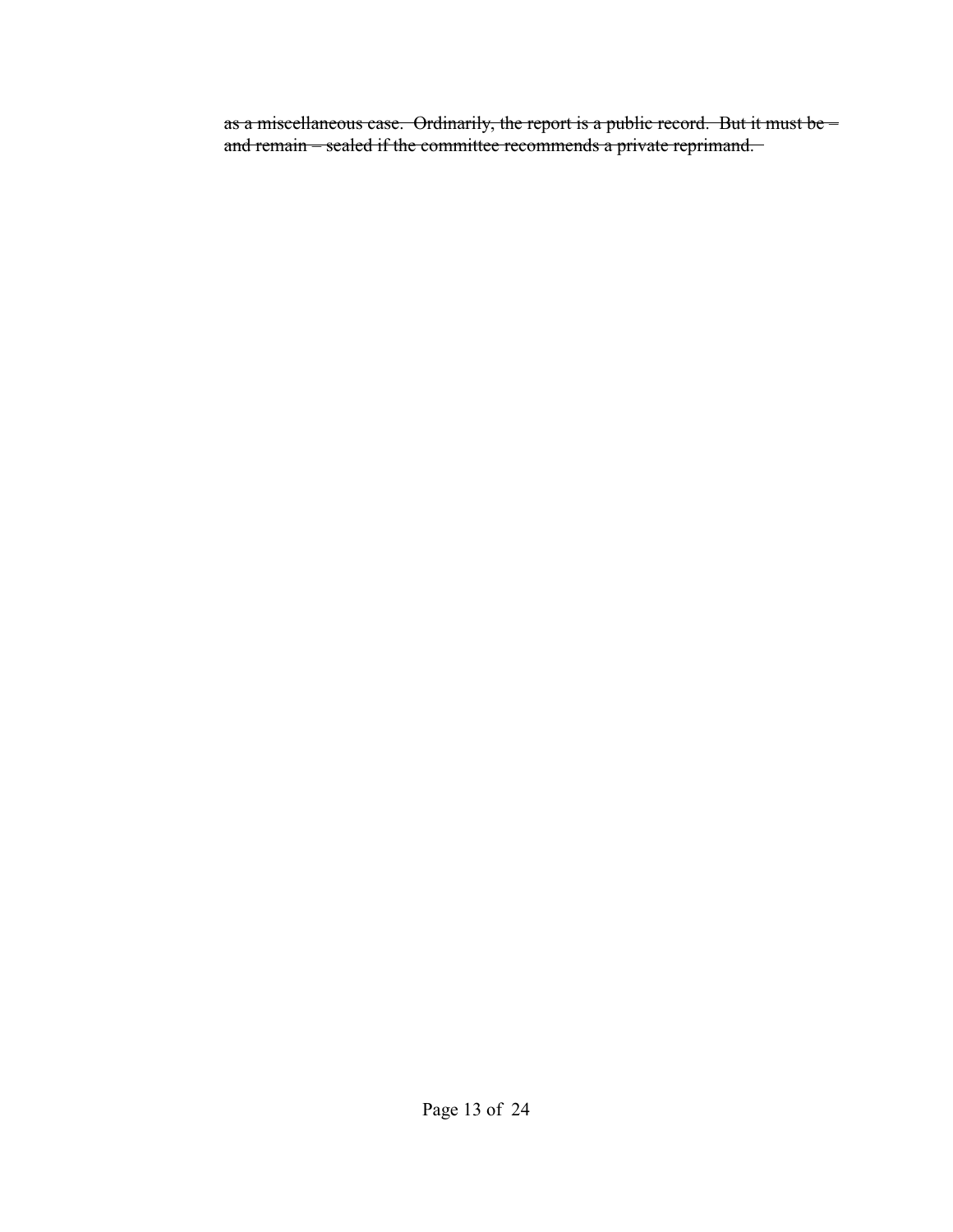**N.D. Ind. L.R. 83-6.7 Attorneys Convicted of Serious Crimes** will be **amended** as follows:

#### **(a) Serious Crimes.**

- **(1)** *Immediate Suspension.* An attorney may be suspended immediately if a court in the United States or its territories, possessions, or commonwealths convicts the attorney of a serious crime.
	- **(2) (b)** *Evidence of Conviction.* A certified copy of a judgment or order reflecting conviction of a serious crime is conclusive evidence that the crime was committed.
- **(3) (c)** *Suspension Process.* When conclusive evidence of conviction of a serious crime is filed with the court:,
	- **(A)** the court must immediately:
		- **(i)** suspend the attorney; and
		- **(iii)** serve the attorney with the suspension order; and.
		- **(B)** the chief judge may refer the matter to the grievance committee.



- **(4) (d)** *Authority to Set Aside Suspension.* The chief judge may lift the suspension for good cause.
- **(5) (e)** *Effect of Reversal.* If a certificate demonstrating that the conviction has been reversed is filed with the court, the court must immediately reinstate the attorney. But:
	- **(A)** any pending disciplinary proceedings against the attorney will continue; and
	- **(B)** the court may resolve the pending disciplinary proceedings based on all available evidence pertaining to the attorney's guilt.
- **(6)** *Grievance Committee Proceedings.* If the chief judge refers the matter to the grievance committee, the committee must generally treat the matter as a grievance. But:

**(A)** the committee may not conduct a hearing until all appeals from the conviction are concluded; and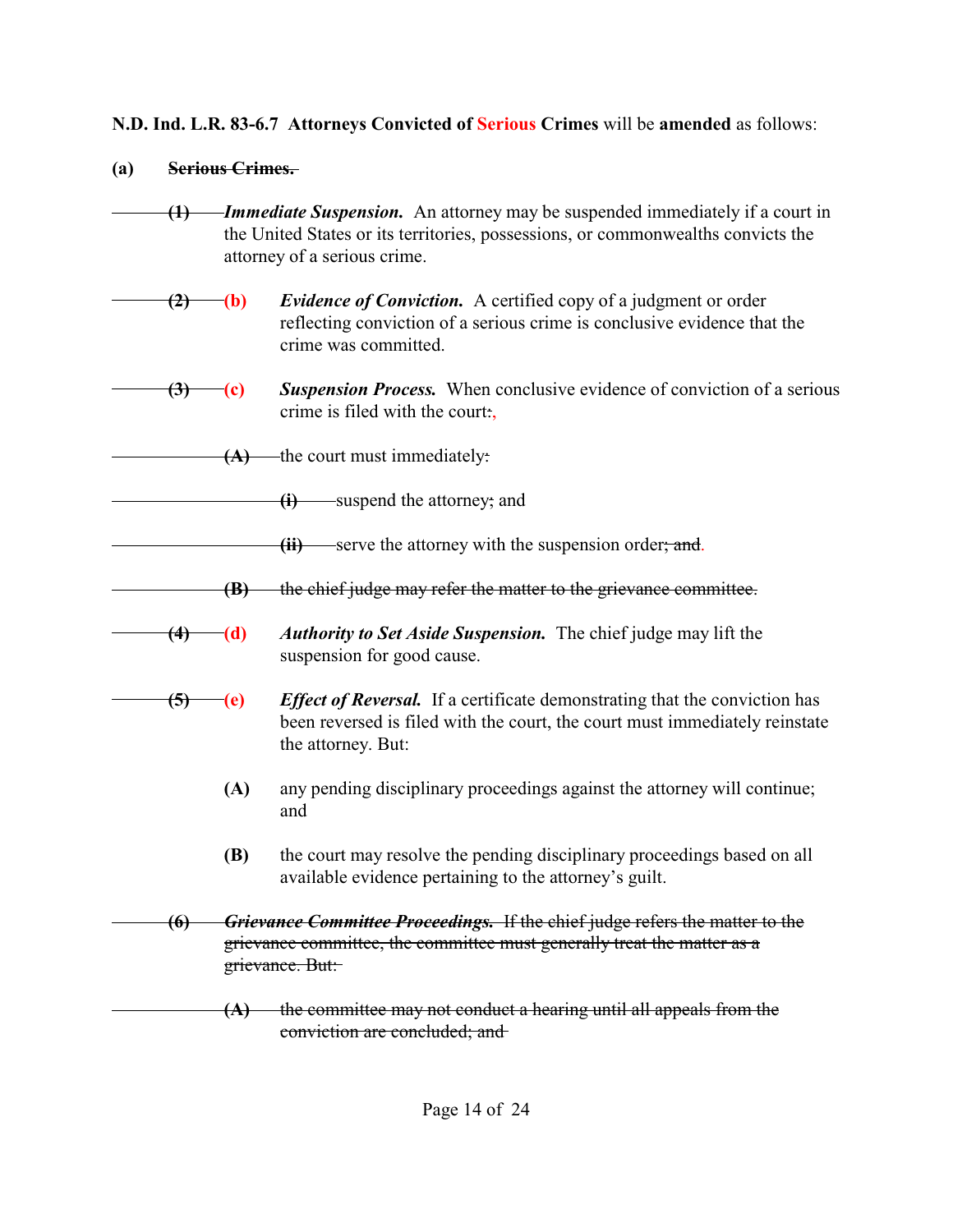| B   | if the conviction is not reversed, the only issue before the committee will<br>be what discipline to recommend.                 |
|-----|---------------------------------------------------------------------------------------------------------------------------------|
|     | <b>Effect of Appeals and Manner of Conviction.</b> The court and chief<br>judge's obligations under this rule do not change:    |
| (A) | because there are pending appeals or other actions attacking the<br>conviction; or                                              |
| (B) | due to the manner of conviction (for example, from a guilty plea, <i>nolo</i><br><i>contendere</i> , or a verdict after trial). |

(b) **Other Convictions.** The chief judge may refer a conviction for a non-serious crime to the grievance committee, which must treat the referral as if it were a grievance.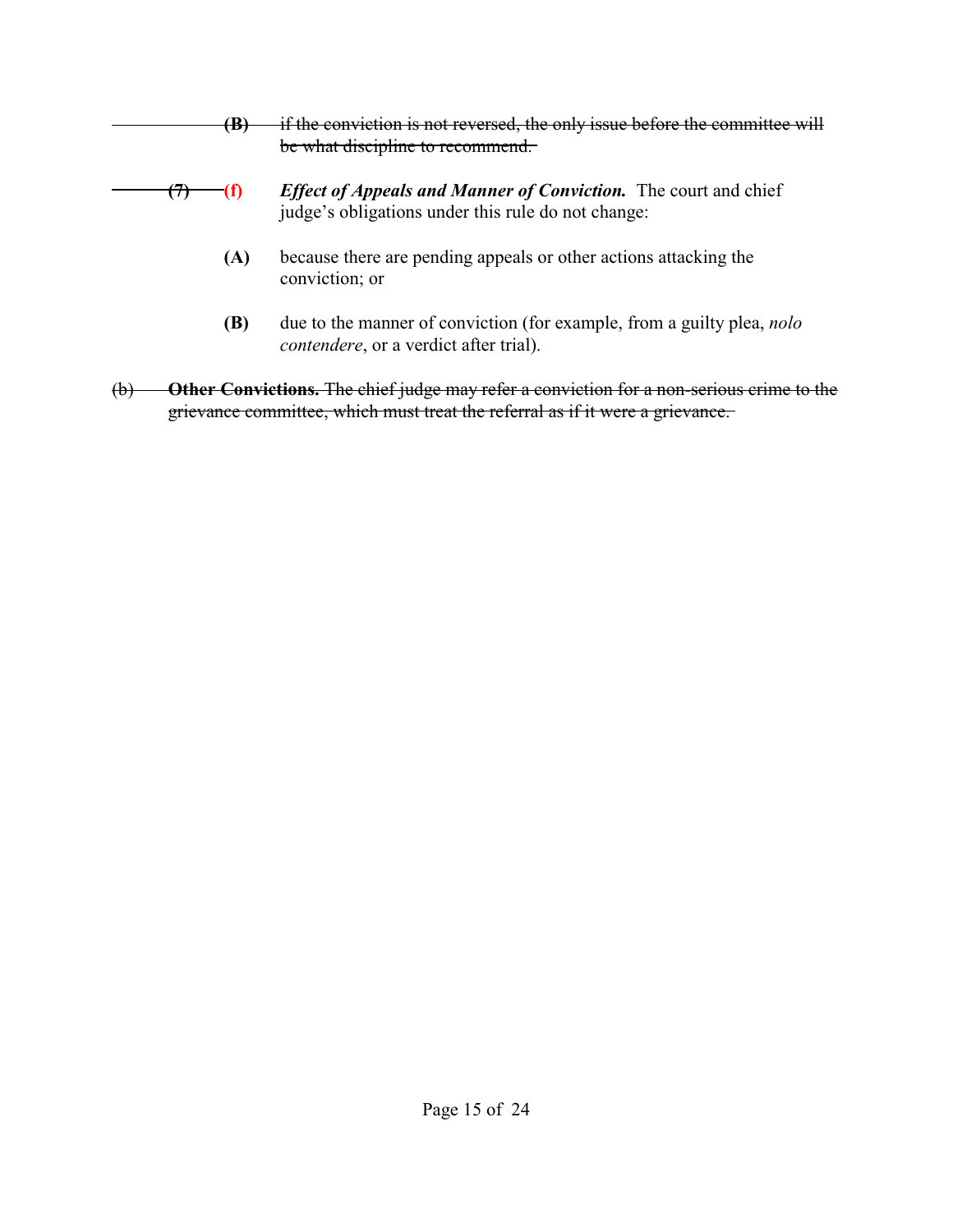#### **N.D. Ind. L.R. 83-6.8 Identical Discipline**

- **(a) Discipline by Another Court.** The court may discipline an attorney if another court in the United States or its territories, possessions, or commonwealths disciplines the attorney.
- **(b) Discipline Process.** When a certified or exemplified copy of the judgment or order imposing the discipline is filed with this court, the chief judge must promptly order the disciplined attorney to show cause within 30 days after the order is served why the court should not impose identical discipline (other than a fine).
- **(c) Identical Discipline.** The court must impose identical discipline (other than a fine) as the other court unless:
	- **(1)** the other court stays its order, in which case this court must defer any identical discipline until the stay expires; or
	- **(2)** the chief judge refers the matter to the grievance committee:
	- **(A)** for disciplinary proceedings, in which case the committee must treat the referral as a grievance;
		- **(B)** to recommend appropriate action in light of the other court's discipline; or
- **(3)** the attorney demonstrates, or the court finds from the record's face, that:
	- **(A)** the other court's procedure lacked sufficient notice or opportunity to be heard to provide the attorney with due process;
	- **(B)** the proof supporting the misconduct is so lacking that this court cannot, consistent with its duty, accept the other court's order as final;
	- **(C)** imposing identical discipline would result in a grave injustice; or
	- **(D)** the misconduct warrants substantially different discipline.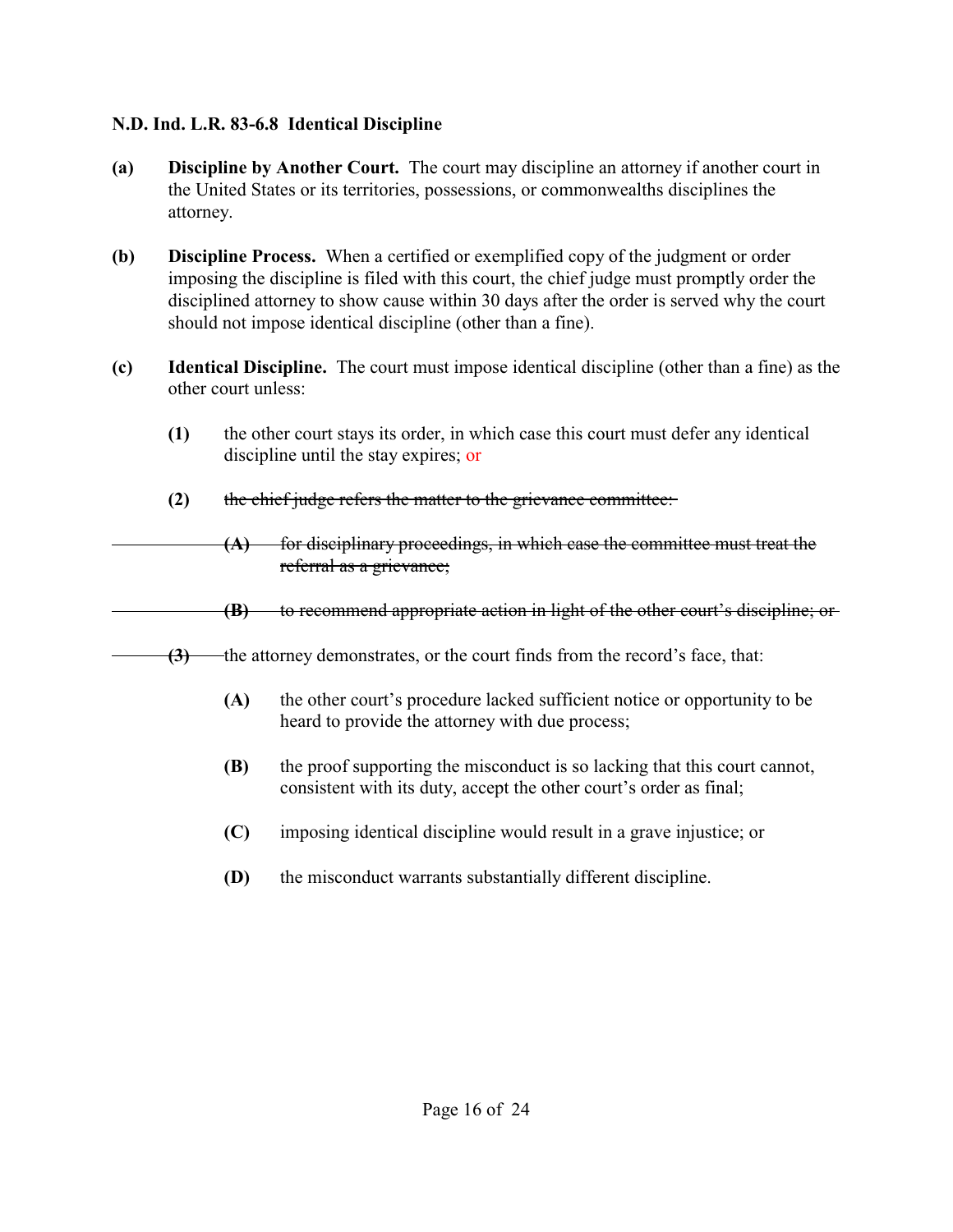#### **N.D. Ind. L.R. 83-6.11 Reinstatement**

**(a) Court Order Required.** A suspended or disbarred attorney must not resume practice until reinstated by court order.

#### **(b) Reinstatement by Affidavit.**

- **(1)** *When Permitted.* The chief judge may—without a vote of the court's judges—reinstate a suspended attorney after receiving an affidavit of compliance if the suspension was:
	- **(A)** for three months or less; or
	- **(B)** because the attorney had been suspended from a state bar for failing to:
		- **(i)** pay bar dues on time; or
		- **(ii)** comply with continuing-legal-education requirements.
- **(2)** *How Raised.* To be reinstated without a vote of the court, an attorney must file:
	- **(A)** an affidavit of compliance; and
	- **(B)** a certified copy of the judgment or order reinstating the attorney to the state bar, if applicable.

## **(c) Reinstatement by Petition and Court Vote.**

- **(1)** *Initiating the Process.* An attorney seeking reinstatement from disbarment or any suspension not described in subdivision (b)(1) must file: **(A)** a petition with the court; and
	-
	- **(B)** if the attorney was suspended or disbarred because another court disciplined the attorney, a certified copy of the other court's reinstatement order.
- **(2)** *Chief Judge's Duties.* The chief judge must promptly:
	- **(A)** consider whether the petition and any supporting materials—including any findings and conclusions from another court's reinstatement order—establish the attorney's fitness to practice law; and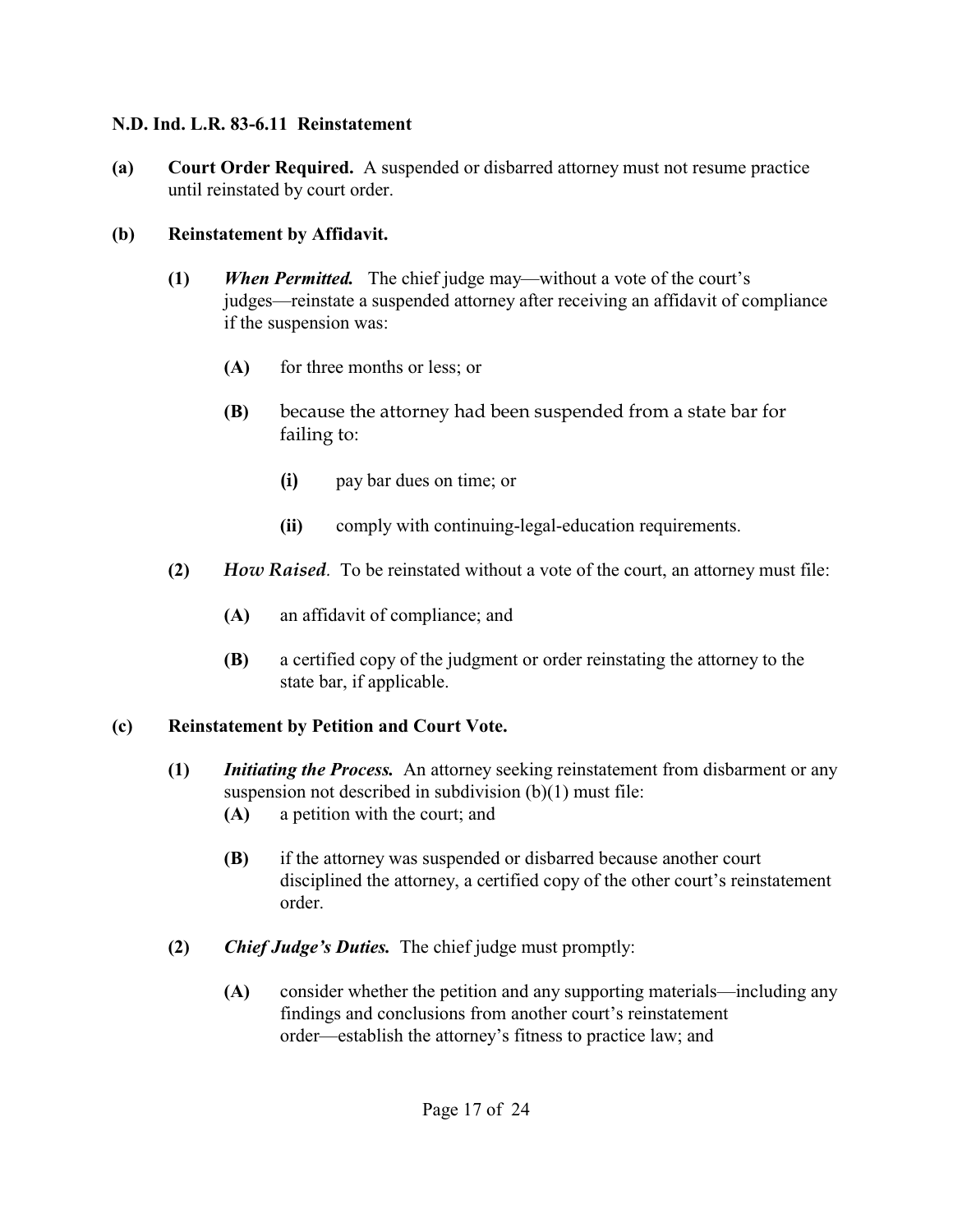|                  | (B)<br>based on the review of the petition and supporting materials, recommend a<br>course of action to the other judges.                                                                                                                                            |  |
|------------------|----------------------------------------------------------------------------------------------------------------------------------------------------------------------------------------------------------------------------------------------------------------------|--|
| (3)              | <b>Action by Judges.</b> After the chief judge's review, the court's district<br>judges—and bankruptcy judges, if the matter involved an attorney's conduct<br>before the bankruptcy court—may by a majority vote:                                                   |  |
|                  | reinstate the attorney, if they find that the petition and supporting materials<br>(A)<br>establish the attorney's fitness to practice law; or                                                                                                                       |  |
|                  | request additional evidence or a hearing before voting on the petition.<br>$\left( \mathbf{B}\right)$                                                                                                                                                                |  |
| $\left(4\right)$ | <del>Hearing.</del>                                                                                                                                                                                                                                                  |  |
|                  | <i>Referral to Grievance Committee.</i> If the judges request a hearing, the<br>(A)<br>chief judge must promptly refer the petition to the grievance committee<br>and the chairperson must promptly set a hearing.                                                   |  |
|                  | Attorney's Burden of Proof. At the hearing, the attorney must establish:<br>$\left( \mathbf{B}\right)$                                                                                                                                                               |  |
|                  | by clear and convincing evidence, that he or she has the moral<br><del>(i)</del><br>qualifications, competency, and learning in the law required for<br>admission to the court's bar; and                                                                            |  |
|                  | that the attorney's reinstatement will not harm the bar's integrity<br><del>(ii)</del><br>and standing, the administration of justice, or the public interest.                                                                                                       |  |
|                  | Post-Hearing Report. After the hearing, the committee must give the<br>(C)<br>court a written report including its:                                                                                                                                                  |  |
|                  | findings of fact about the petitioner's fitness to resume practicing<br><del>(i)</del><br>law; and                                                                                                                                                                   |  |
|                  | recommendations about whether to reinstate the attorney.<br>(ii)                                                                                                                                                                                                     |  |
| (5)              | Court's Decision. After considering the committee's report petition and the chief<br>judge's recommendation, the court's district judges—and bankruptcy judges, if<br>the matter involved an attorney's conduct before the bankruptcy court—may by<br>majority vote: |  |

**(A)** deny the petition, if they find that the attorney is unfit to resume practicing law reinstate the attorney unconditionally;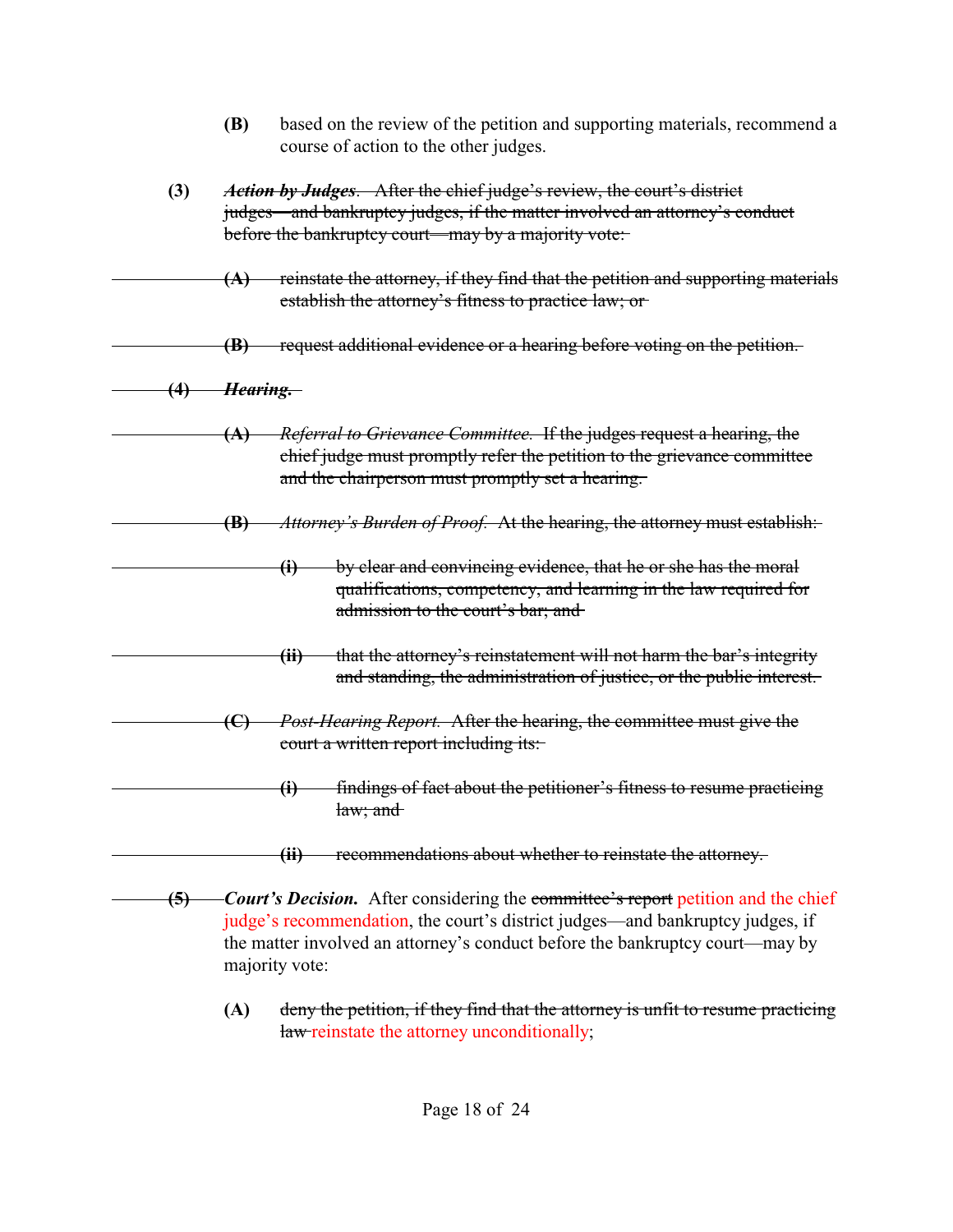- **(B)** reinstate the attorney unconditionally deny the petition, if they find that the attorney is unfit to resume practicing law; or
- **(C)** reinstate the attorney conditioned on the attorney:
	- **(i)** paying for all or part of the proceeding's cost;
	- **(ii)** making restitution to parties harmed by the conduct that led to the discipline;
	- **(iii)** providing certification from any jurisdiction's bar examiners that the attorney has successfully completed an admission examination after the suspension or disbarment took effect;
	- **(iv)** otherwise proving competency and learning in the law (if the suspension or disbarment was for five or more years); or
	- **(v)** meeting any other terms the judges deem appropriate.

#### **(d) Timing of Petition.**

- **(1)** *After Disbarment.* A disbarred attorney may not file a reinstatement petition until five years after disbarment.
- **(2)** *After Previous Unsuccessful Petition.* An attorney who has previously filed a reinstatement petition that was denied may not file another reinstatement petition on the same matter until one year after the denial.
- **(e) Depositing Costs of Proceeding.** Reinstatement petitions must be accompanied by a deposit in an amount equal to the filing fee for miscellaneous cases.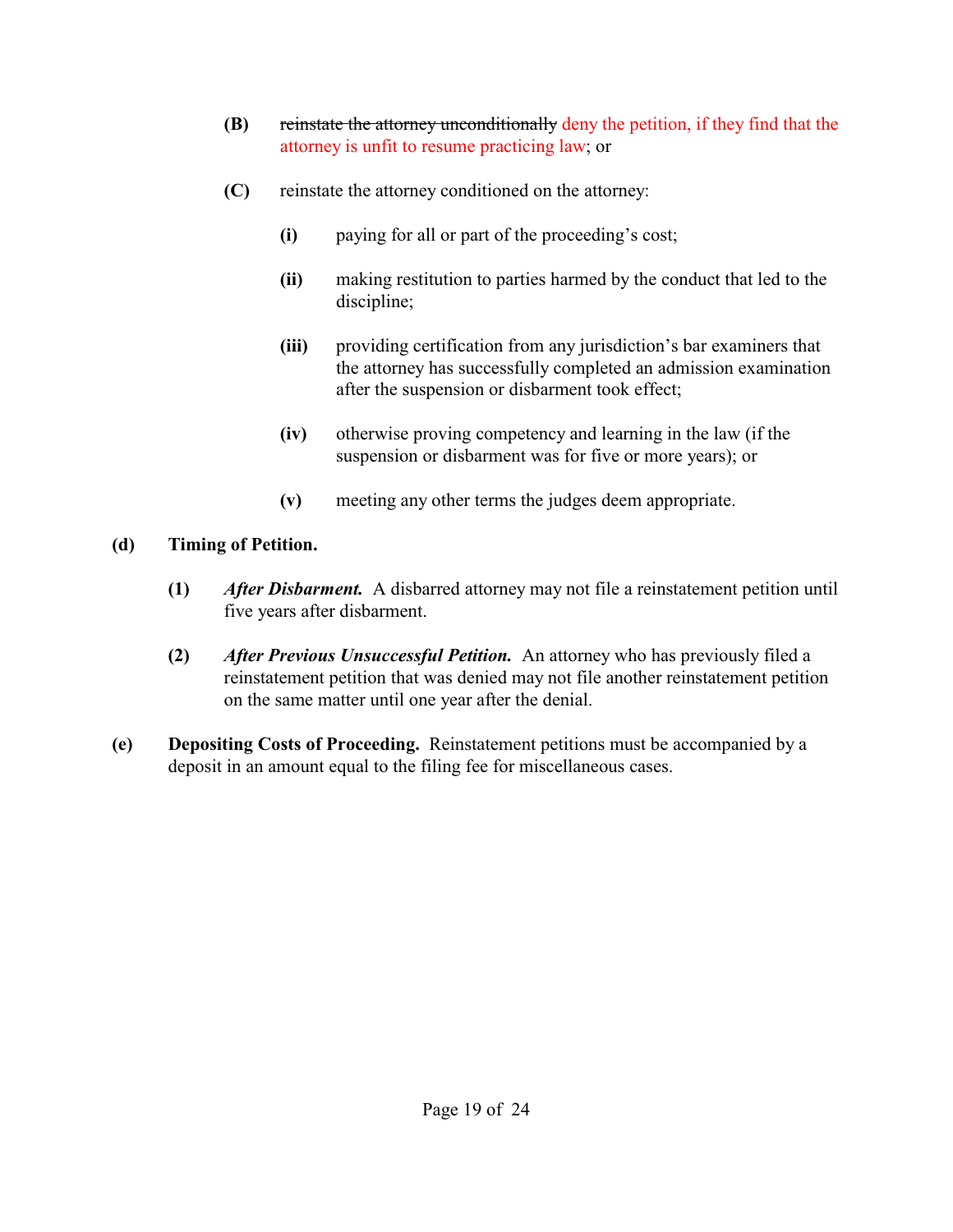#### **Appendix C: Notice to** *Pro Se* **Litigant**

(This form may be downloaded from the Northern District of Indiana's internet website at www.innd.uscourts.gov)

#### UNITED STATES DISTRICT COURT NORTHERN DISTRICT OF INDIANA \_\_\_\_\_\_\_\_\_\_\_\_\_\_\_\_ DIVISION

Plaintiff

\_\_\_\_\_\_\_\_\_\_\_\_\_\_\_\_\_\_\_\_\_\_\_\_\_\_\_,

\_\_\_\_\_\_\_\_\_\_\_\_\_\_\_\_\_\_\_\_\_\_\_\_\_\_\_,

v. Case No.

Defendant

## NOTICE OF SUMMARY-JUDGMENT MOTION

A summary-judgment motion has been filed against you. Attached to this notice is a copy of the motion. The motionIt asks the court to decide all or part of your case without a trial. The party that filed this motion does not think that a full trial is necessary. The motion It says that there should not be a full trial because you cannot win on some or all of your claims. The motion It asks the court to enter judgment against you. The party that filed the motion will win if the facts show that party is entitled to judgment. If you do not agree with the facts in the motion, you must submit affidavits or other evidence to dispute those facts.

Copies of Rule 56 and Local Rule 56-1 are set forth belowalso attached. You should carefully read—and follow—all the rules carefully. The outcome of this case may depend on it. Following the rules does not guarantee that the summary-judgment motion will be denied. But if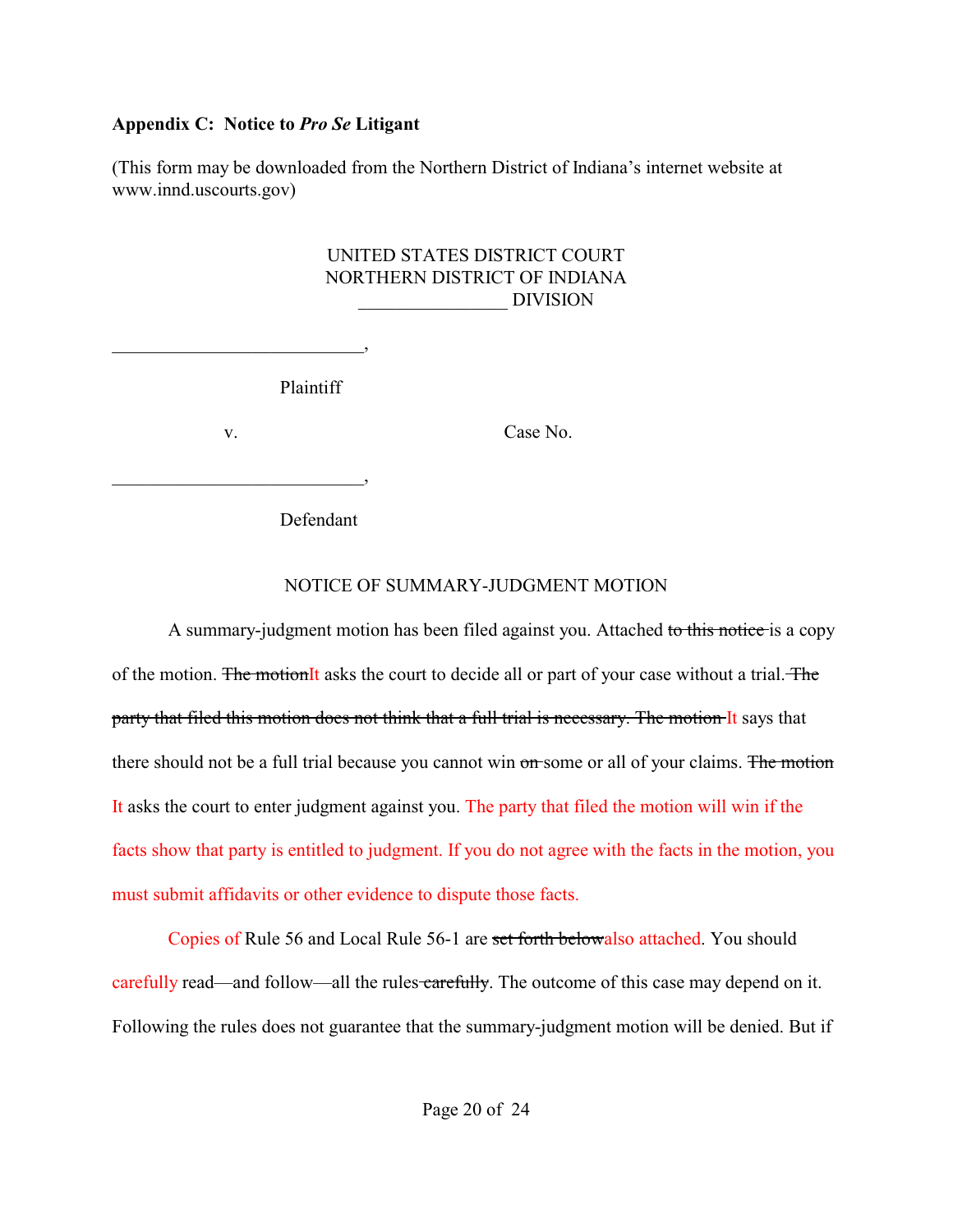you do not follow the rules, you may lose this case.

Before the court rules on the motion, you have the right to file a response. If you do not respond to the summary-judgment motion, you may lose this case. If you need more time to respond, you must file a motion asking for more time before the deadline expires. The court may—but is not required to—give you more time.

## **Fed. Rule Civ. Proc. 56. Summary Judgment**

- (a) **Motion for Summary Judgment or Partial Summary Judgment.** A party may move for summary judgment, identifying each claim or defense - or the part of each claim or defense--on which summary judgment is sought. The court shall grant summary judgment if the movant shows that there is no genuine dispute as to any material fact and the movant is entitled to judgment as a matter of law. The court should state on the record the reasons for granting or denying the motion.
- (b) **Time to File a Motion.** Unless a different time is set by local rule or the court orders otherwise, a party may file a motion for summary judgment at any time until 30 days after the close of all discovery.

## (c) **Procedures.**

- (1) **Supporting Factual Positions.** A party asserting that a fact cannot be or is genuinely disputed must support the assertion by:
	- (A) citing to particular parts of materials in the record, including depositions, documents, electronically stored information, affidavits or declarations, stipulations (including those made for purposes of the motion only), admissions, interrogatory answers, or other materials; or
	- (B) showing that the materials cited do not establish the absence or presence of a genuine dispute, or that an adverse party cannot produce admissible evidence to support the fact.
- (2) **Objection That a Fact Is Not Supported by Admissible Evidence.** A party may object that the material cited to support or dispute a fact cannot be presented in a form that would be admissible in evidence.
- (3) **Materials Not Cited.** The court need consider only the cited materials, but it may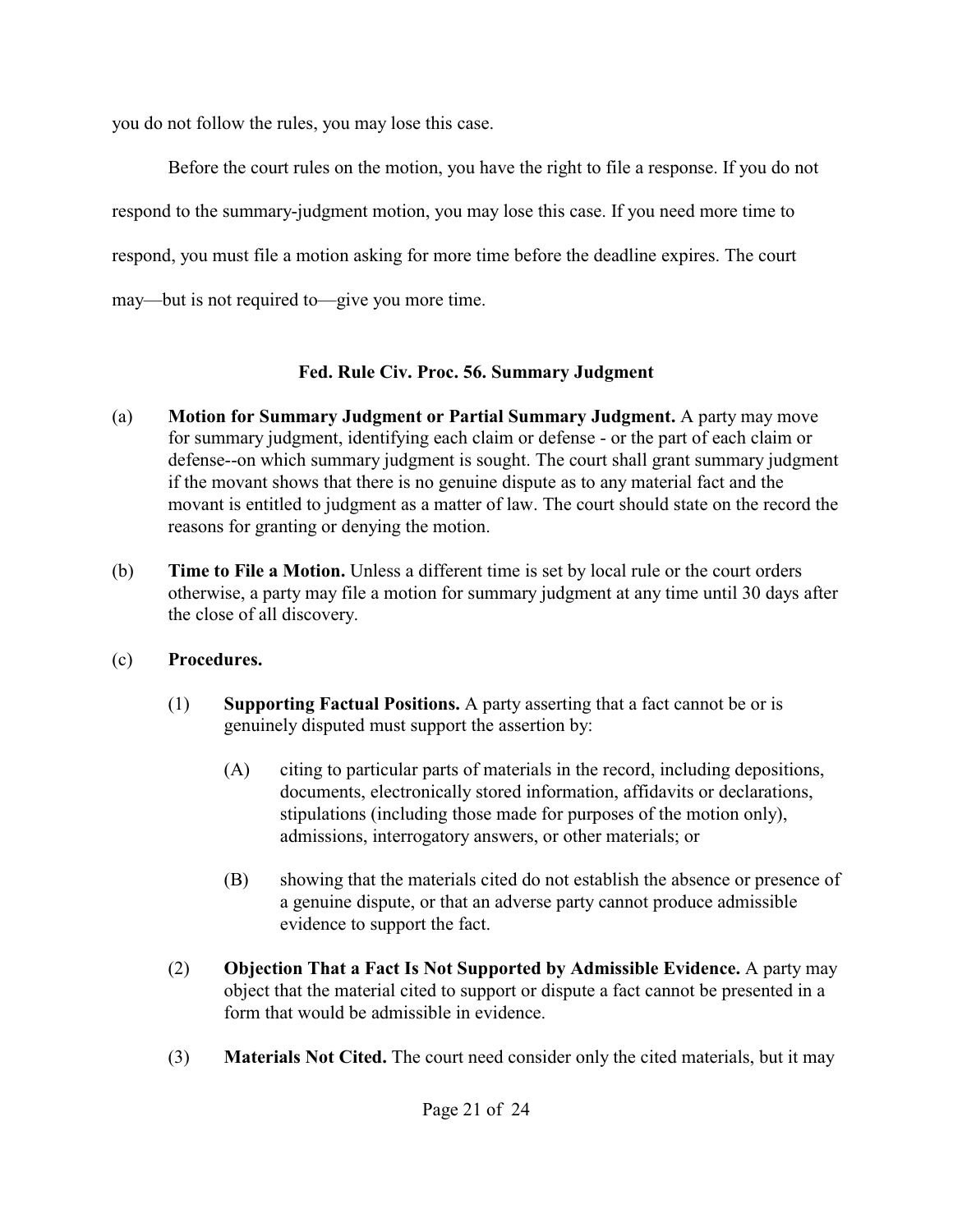consider other materials in the record.

- (4) **Affidavits or Declarations.** An affidavit or declaration used to support or oppose a motion must be made on personal knowledge, set out facts that would be admissible in evidence, and show that the affiant or declarant is competent to testify on the matters stated.
- (d) **When Facts Are Unavailable to the Nonmovant.** If a nonmovant shows by affidavit or declaration that, for specified reasons, it cannot present facts essential to justify its opposition, the court may:
	- (1) defer considering the motion or deny it;
	- (2) allow time to obtain affidavits or declarations or to take discovery; or
	- (3) issue any other appropriate order.
- (e) **Failing to Properly Support or Address a Fact.** If a party fails to properly support an assertion of fact or fails to properly address another party's assertion of fact as required by Rule 56(c), the court may:
	- (1) give an opportunity to properly support or address the fact;
	- (2) consider the fact undisputed for purposes of the motion;
	- (3) grant summary judgment if the motion and supporting materials--including the facts considered undisputed--show that the movant is entitled to it; or
	- (4) issue any other appropriate order.
- (f) **Judgment Independent of the Motion.** After giving notice and a reasonable time to respond, the court may:
	- (1) grant summary judgment for a nonmovant;
	- (2) grant the motion on grounds not raised by a party; or
	- (3) consider summary judgment on its own after identifying for the parties material facts that may not be genuinely in dispute.
- (g) **Failing to Grant All the Requested Relief.** If the court does not grant all the relief requested by the motion, it may enter an order stating any material fact--including an item of damages or other relief--that is not genuinely in dispute and treating the fact as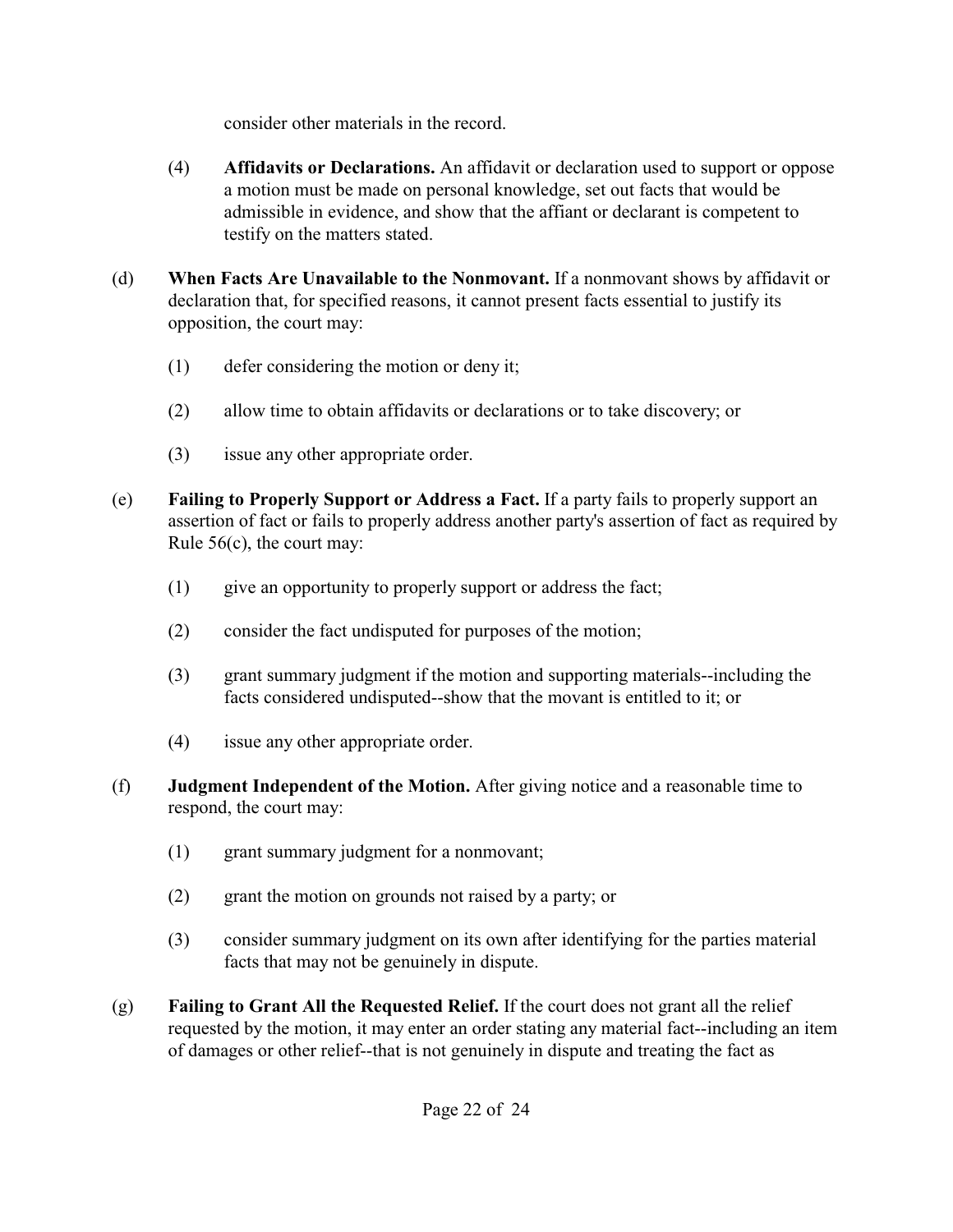established in the case.

(h) **Affidavit or Declaration Submitted in Bad Faith.** If satisfied that an affidavit or declaration under this rule is submitted in bad faith or solely for delay, the court--after notice and a reasonable time to respond--may order the submitting party to pay the other party the reasonable expenses, including attorney's fees, it incurred as a result. An offending party or attorney may also be held in contempt or subjected to other appropriate sanctions.

#### **N.D. Ind. L.R. 56-1**

(a) **Moving Party's Obligations**. The brief supporting a summary-judgment motion or the brief's appendix must include a section labeled "Statement of Material Facts" that identifies the facts that the moving party contends are not genuinely disputed.

## (b) **Opposing Party's Obligations**.

- (1) **Required Filings**. A party opposing the motion must, within 28 days after the movant serves the motion, file and serve
	- (A) a response brief; and
	- (B) any materials that the party contends raise a genuine dispute.
- (2) **Content of Response Brief or Appendix**. The response brief or its appendix must include a section labeled "Statement of Genuine Disputes" that identifies the material facts that the party contends are genuinely disputed so as to make a trial necessary.
- (c) **Reply**. The movant may file a reply brief within 14 days after a response is served.
- (d) **Oral Argument**. The court will decide summary-judgment motions without oral argument unless a request under L.R. 7-5 is granted or the court directs otherwise.
- (e) **Disputes about Admissibility of Evidence**. Any dispute regarding the admissibility of evidence should be addressed in a separate motion.
- (f) **Notice Requirement for** *Pro Se* **Cases.** A party seeking summary judgment against an unrepresented party must serve that party with the notice contained in Appendix C.

## Certificate of Service